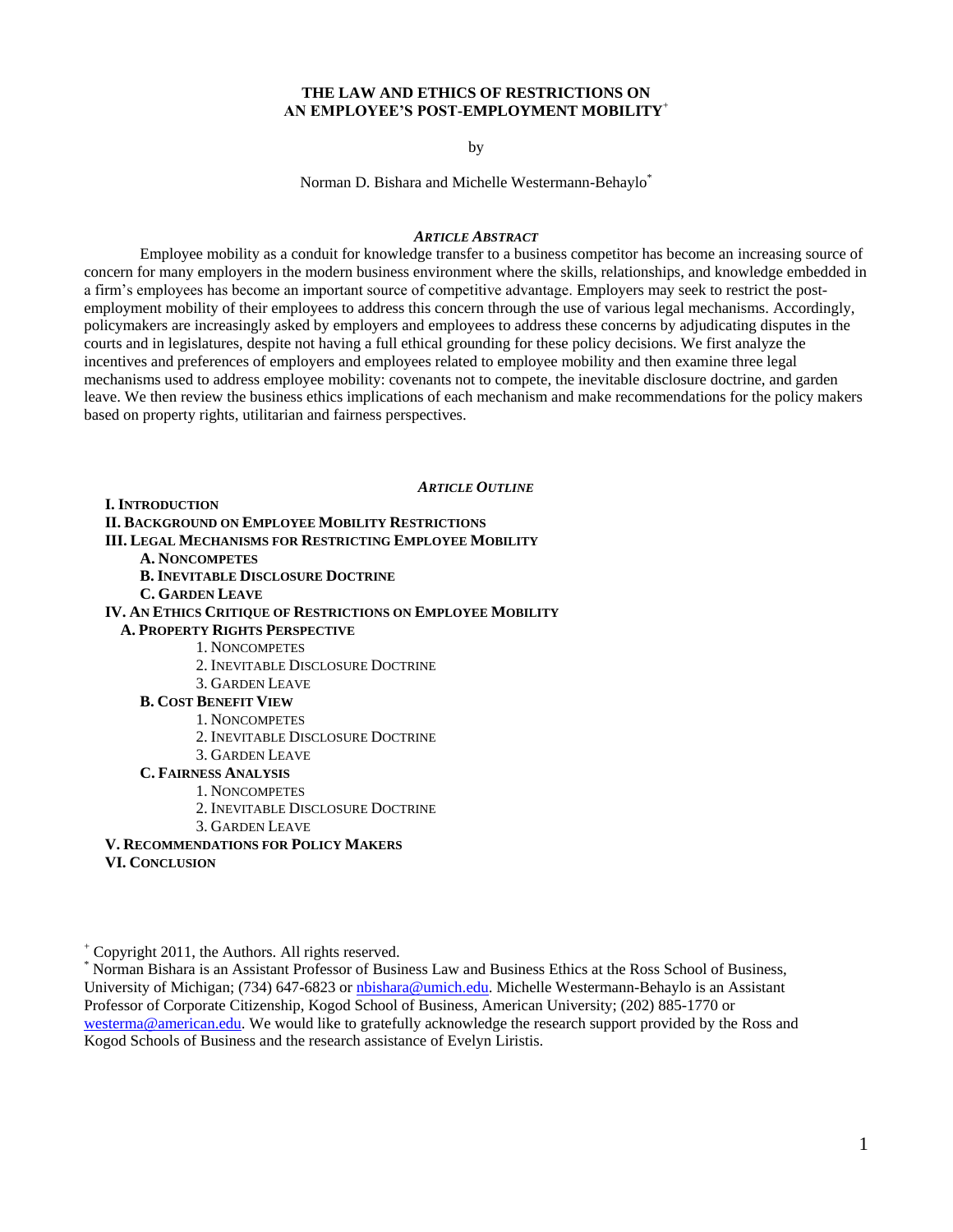# **THE LAW AND ETHICS OF RESTRICTIONS ON AN EMPLOYEE'S POST-EMPLOYMENT MOBILITY**<sup>+</sup>

employment opportunities, an idea recognized by both California law and public policy. We respect trade secrets, and will defend ourselves against these claims.<sup>1</sup>

[E]very Man has a *Property* in his own *Person*. . . The *Labour* of his Body, and the *Work* of his Hands, we may say, are properly his."

#### **I. INTRODUCTION**

The skills, relationships, and knowledge bound up in a firm's employees have long been recognized as a source of important competitive advantage.<sup>3</sup> Yet as companies increasingly rely on the strength of their human capital – in other words, their employees – for generating revenue, the potential economic harm done by departing employees who move to a competitor can become increasingly severe. As a result, firms are keen to use all available legal tools to restrict the postemployment mobility of their valuable employees, even as public policy may be shifting toward prioritizing employee mobility.<sup>4</sup> This tension in the modern workplace also has business ethics implications as employers, employees, and competitors navigate these conflicting economic incentives and policy goals.

Recent news reports about Bank of America, simultaneously the United State's largest lender and deposit holder, emphasize this human capital management reality. The financial press reported that in an apparent response to the loss of "a financial adviser with \$5.9 billion in client assets to a rival" some high value employees of the bank's U.S. Trust private clients division received notice that there would be a new term of employment imposed on them. In advance of their usual bonus payments the employees were told they must sign a new "garden leave" provision to keep their jobs.<sup>5</sup> The additional contract clauses changed the previous terms such that "[a]dvisers who previously could leave after two weeks notice now must remain for 60 days and are forbidden from soliciting clients for a total of eight months."<sup>6</sup> One observer, the president of an executive search firm, assessed the employer's actions this way: "They're sending the message, 'Make no mistake, you will incur our wrath, this is not a place you want to leave'." She then cautioned that, "[i]t's very rare that a company would have garden-leave provisions for producers, and I think this could backfire if people view it as draconian.<sup>77</sup> The efforts were reportedly taken by the wealth management unit "to stem defections as rivals jockey to manage money for high-net-worth individuals."<sup>8</sup>

In contrast to an employer's fears of employee mobility that transfer valuable knowledge to competitors, the ease of changing jobs in the U.S. can be an important way for an individual to advance her career and increase her earnings.<sup>9</sup> In difficult economic times, however, a prospective employee's leverage to negotiate the terms of employment may be diminished alongside a corresponding increase in the negotiation position of employers.<sup>10</sup> While the parties are likely concerned with the usually negotiated terms of employment such as salary and benefits, an underappreciated issue is that of restrictions on the employee's post-employment career mobility. In exchange for even an entry-level job, an enthusiastic and eager-to-please new employee may casually agree to a restrictive covenant that will have significant, unforeseen, and potentially damaging career consequences in the future.

When it comes to restrictions on an employee's post-employment freedom to take any new job she may choose, employers and employees interests are often in sharp conflict. In these common instances the courts, sometimes with assistance from legislatures, must balance concerns of fairness, choice of vocation, freedom of contract, economic efficiency, the public interest, knowledge transfer, and business realities. While courts routinely adjudicate these disputes over employee mobility, what are the ethical justifications for choosing one outcome over another? There are obviously tradeoffs inherent in any contract between an employer and an employee in which the parties bargain over the work required and the compensation provided for that work. Yet, does the law adequately protect employee freedoms while allowing employers to protect their hard-earned competitive advantage? Does the law favor one party over another in this instance? What is best from a societal standpoint? Should the law favor one party, and if so, what are the underlying principles to support that potential imbalance? Moreover, what are the ethical implications of an employer's decision to restrict the future employment choices of an employee? Also, of the available options and justifications for restricting an employee's freedom of professional movement, which options have the most ethical and practical grounding – and why?

While these questions persist, to date there has been little guidance for courts and policy makers on what ethical considerations surround post-employment legal restrictions on employee mobility. A broad view of why these legal tools and their attendant moral implications are increasingly important for employers comes initially from business law and employment law scholars, who in the last decade or so have focused on the fast-evolving nature of the employment relationship. Some of the consistent themes inherent in this body of research are the importance of technology and knowledge management for business advantage, alongside a trend toward individualized contractual relations between employees and their employers in a changing American employment market. For instance, Katherine V.W. Stone has explored the "new psychological contract" between employers and employees.<sup>11</sup> Kenneth Dau-Schmidt has examined the role of technology<sup>12</sup> and labor contracting in the modern workplace.<sup>13</sup> Terry Dworkin and Elletta Callahan have detailed the use of nondisclosure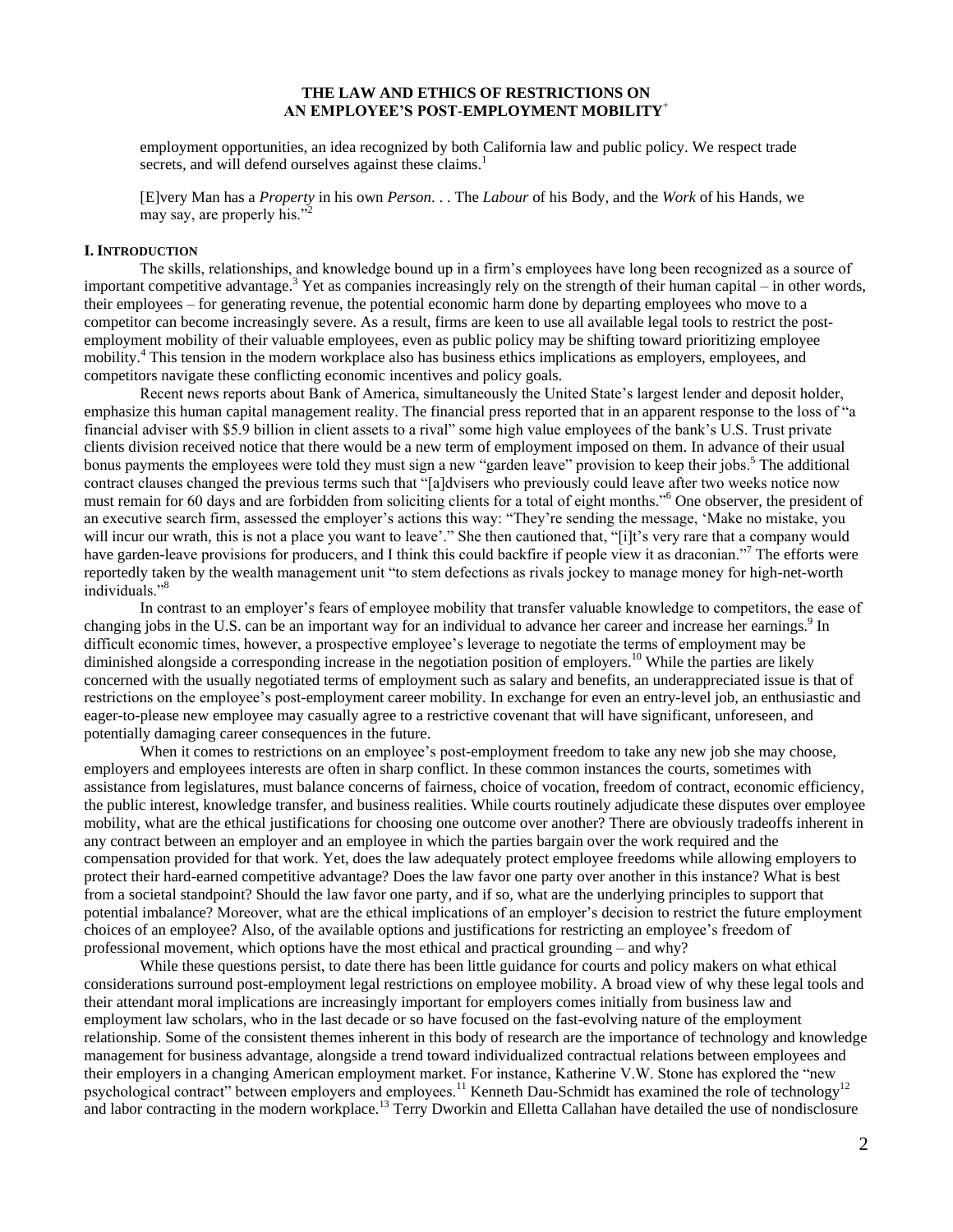agreements and measured their effectiveness against other attempts to restrict information, including covenants not to compete.<sup>14</sup> Joan Gable and Nancy Mansfield have also looked at the legal implications of the "cyberspace workplace" where workers often work remotely through the use of new technologies.<sup>15</sup> Michael Garrison and John Wendt have also specifically looked at the policy implications and emerging trends in restrictions on employee mobility.<sup>16</sup>

Another assumption in this evolving workplace is that employees are mobile and that the old paradigm of long term and even lifetime employment with one employer is gone.<sup>17</sup> A fast moving and competitive labor marketplace has replaced the old employer-employee arrangement. This new dynamic has been called a "high-velocity labor market, particularly in the high-tech sector."<sup>18</sup> In this context there has also been criticism of legal rules that impede the ease of mobility and the speed of this labor market.<sup>19</sup> Moreover, the impending new RESTATEMENT OF EMPLOYMENT LAW is further evidence that both legal scholars and practitioners are currently debating the roots and underlying values of the U.S. employment laws, including legal rules that directly implicate employee mobility.<sup>20</sup>

This paper seeks to add a new dimension to this debate by examining the law and ethics aspects of three modern mechanisms for restricting an employee's post employment mobility to a competitor or the founding of a competing enterprise. The paper is structured as follows. Part II below presents the background and discusses the motivations and incentives for employers to restrict the professional mobility of their former employees. Next, Part III discusses the law and the associated public policy concerns of three legal mechanisms for restricting post-employment mobility: covenants not to compete, the doctrine of inevitable disclosure, and garden leave. Part IV provides a business ethics critique of these mechanisms from cost-benefit, property rights, and fairness perspectives. Part V then presents recommendations for policy makers related to balancing the competing interests involved in restricting employee mobility, as well as suggestions for additional research. Finally, Part IV provides a brief conclusion.

#### **II. BACKGROUND ON EMPLOYEE MOBILITY RESTRICTIONS**

Employment mobility is generally supported by public policy and favored by employees in today's economy. Nevertheless, there are valid reasons why employers have an interest in managing their current and former employee's ability to be professionally mobile. This section considers these sometimes conflicting interests together with some of the overarching policy issues with legal constraints on employee mobility.

In general, the economic mobility of employees ensures their personal freedom to pursue a livelihood of their choice, in the position where their capabilities will be most productive, and where they are most likely to achieve success.<sup>21</sup> Society benefits from maximized productivity, as well as the dissemination of skills and knowledge which can contribute to innovation.<sup>22</sup> In recent times, freedom of mobility has become increasingly more important for employees, as the new psychological employment contract has done away with the security of long-term employment, pay and promotions based on tenure, and generous pensions for retirement.<sup>23</sup> Instead, as employees bear the risks of economic cycles, save for their own retirements, and are paid only what globalized markets will bear, their efforts must be focused on developing the worth of their own human capital in order to ensure the marketability of their labor.<sup>24</sup> Indeed, marketing their labor by switching jobs seems to have a large impact on financial success. A recent economic study found that among college graduates, those making three job changes at optimal points in their career gained wage increases amounting to as much as thirty-two percent.<sup>25</sup> On the other hand, restricting employee mobility can have the effect of depressing wage levels.<sup>26</sup>

To place this discussion in a contemporary context, we consider the fast-paced modern business world where much of the business and technology know-how is held by a firm's employees. As high technology and knowledge usage has become increasingly important, firms have come to rely on their employees (in other words, human capital) for their competitive advantage. Firms need to manage the risk of losing this advantage, particularly when those valuable employees depart to work for a competitor.

A recent example from the technology sector drives this point home. The Wall Street Journal recently reported how Google, Inc. unveiled its Google Wallet and Google Offers concepts in advance of a summer 2011 product launch.<sup>27</sup> Like other recent Google ventures into the mobile device market with its Android operating system, these technology products go beyond the company's original core search engine and advertising business model. The so-called digital wallet "will let consumers with Android smartphones pay for goods and services or receive coupons and offers by waving the phone in front of a special reader at the checkout counter."<sup>28</sup>

On the same page of the business section that day it was also reported that eBay and its PayPal division filed a lawsuit against Google in a matter related to the exact same mobile-payments business activities.<sup>29</sup> Specifically, eBay claims "that Google poached two senior executives....who then recruited other employees from eBay [and that] those employees used PayPal trade secrets to develop Google digital commerce products.<sup>30</sup> The lawsuit alleges in particular that one of the former executives "transferred digital documents outlining PayPal's mobile-payment and point-of-sales strategies just days before leaving the company for Google. EBay says those documents were critical to its mobile-payments strategy.<sup>331</sup> In leaving eBay, the executive took not only his personal inalienable human capital, but he also allegedly misappropriated trade secrets and shared them with a competitor, breached his fiduciary duties, and violated an agreement to not solicit fellow employees.<sup>32</sup>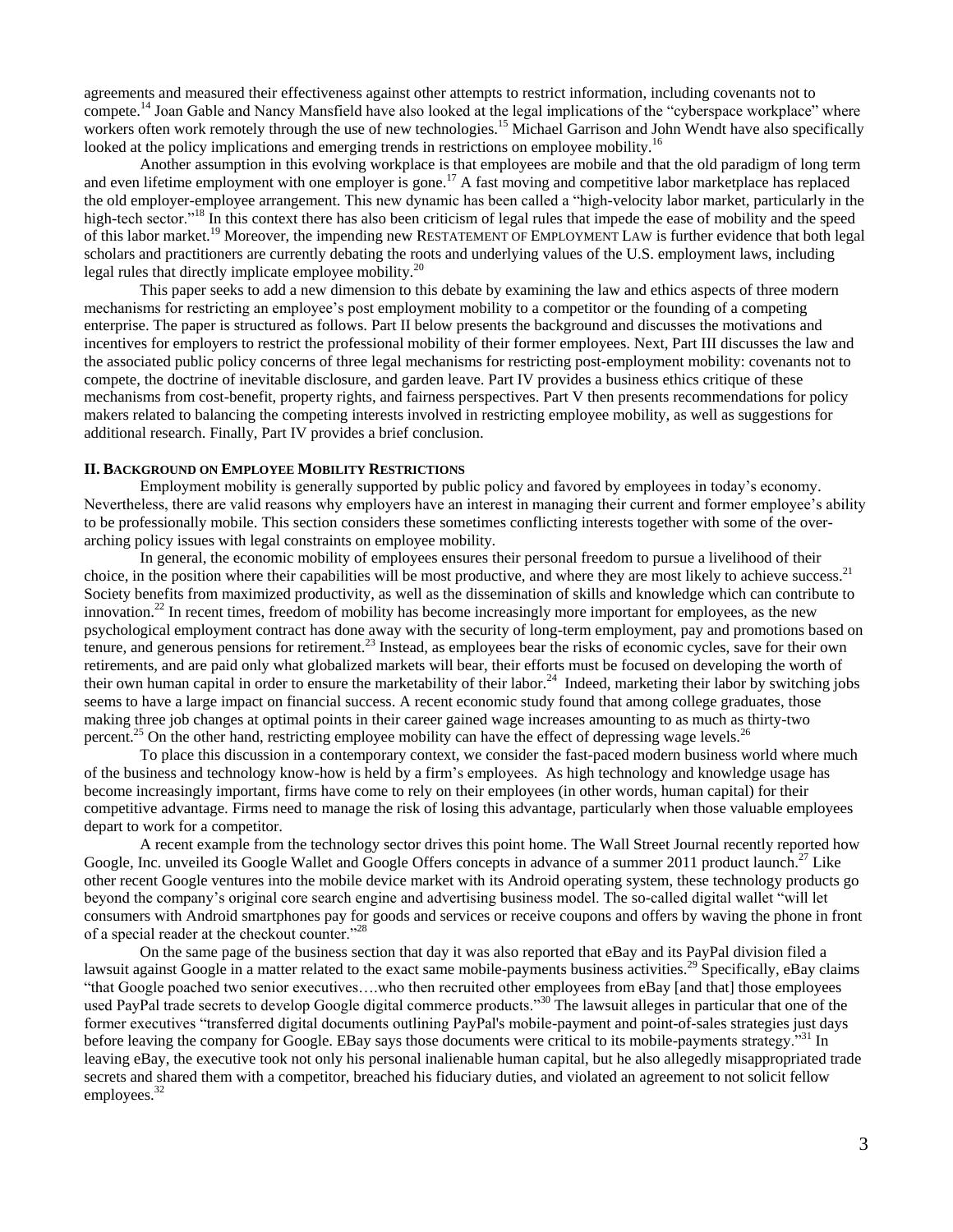This vignette illustrates a modern day dilemma concerning worker mobility that arises for the employers, employees, competitors, and policy makers involved. In a fast moving business world where knowledge and the individuals who create and use that knowledge are key sources of competitive advantage, the legal mechanisms available to employers have become more important than ever. Indeed, because of this importance and the impact on individual freedom of mobility, the underlying normative justifications relied on by courts and legislatures are also of great importance. To establish the motivations and stakes involved with issues of employee mobility this part reviews why employers have huge incentives to attempt to control when their workers end the employment relationship and where they move afterwards.

As a strategic matter, employers will seek a sustainable competitive advantage over their business rivals.<sup>33</sup> To the extent that human capital is a source of sustainable competitive advantage in its business model, a firm will compete by excluding the human capital of their employees from use by competitors. In effect, a strategic employer may want to treat the human capital (i.e., the employee) as a rivalrous and excludable private good. For instance, a technological advantage may come to a firm in the form of a piece of factory machinery, which belongs exclusively to the firm that owns it. Those ownership rights mean that other firms can be excluded from the use of that machinery. The technology in the machinery may be patented to gain a time-limited monopoly to exclude others from utilizing it. Or the unique and valuable technology or a process used to create a tangible product may be kept secret with some effort to qualify as a trade secret.

However, human beings are obviously not some sort of transferable technological commodity owned by firms. An undeniable prohibition on slavery or involuntary solitude makes it clear that employees are free to leave a job, under at-will employment or under an employment contract, and cannot be forced to work.<sup>34</sup> While employed, the individual owes a fiduciary duty of loyalty to the employer.<sup>35</sup> This duty of loyalty will provide the employer with some comfort (and potential legal recourse if violated) that an employee will not engage in activities like competition to the employer's detriment. Employers will, however, seek to use other legal means to impact the ability of their workers to leave and engage in damaging competition.

An initial tactic for employers is to claim ownership of a piece of knowledge in a way that it can be separated from the employee and, thus, restricted from use by that employee without permission.<sup>36</sup> Examples of proprietary knowledge ownership held by an employer would be patent rights or, perhaps less defined, rights in propriety trade secrets. Both patent protection, with all of its formal requirements and federal approval, and trade secret law, which arises circumstantially and requires specific requirements, are separate areas of law outside of the employer-employee relationship.

It is also true that knowledge is not bounded in the same way as other economically exploitable assets.  $37$  Because business-valuable knowledge can be easily diffused and may lose value as it becomes dispersed, employers may try to restrict access to information such as trade secrets, and they may be more comfortable with doing that by contract.<sup>38</sup> In addition, employers will also make efforts to protect other proprietary information that may not rise to the level of a protectable trade secret, such as a client list.

Using contracts to achieve competitive advantage,<sup>39</sup> employers may utilize a variety of contractual tools to manage what, from their perspective, is undesirable knowledge diffusion. Short of directly impacting employee mobility by contract, as discussed below in the context of covenants not to compete and garden leave, employers may use contracts to supplement the default legal framework for trade secret protection in their jurisdiction. For example, employee-executed nondisclosure and confidentiality agreements are contractual provisions that restrict the transfer of information and are beyond the default rule of an employee's duty of loyalty.<sup>40</sup> These agreements seek to stop knowledge flows to competitors; however they do not by themselves restrict an employee from engaging in competition or necessarily address employee mobility. In addition, unlike some contractual restrictions such as covenants not to compete, "[c]onfidentiality agreements…are enforceable even in states in which anti-competition clauses are prohibited.<sup> $341$ </sup> Based on the background in this section on employer motivations to restrict knowledge transfer, the next section lays out three legal mechanisms that directly address a former employee's freedom of mobility.

## **III. LEGAL MECHANISMS FOR RESTRICTING EMPLOYEE MOBILITY**

In this part we examine three illustrative legal mechanisms used by employers to restrict the freedom of postemployment mobility of their workers. In turn we discuss each concept along with the relevant legislation and case law that further explains how the mechanism is applied in various jurisdictions. This descriptive discussion sets the stage for Part IV where the business ethics and philosophical analysis of each concept leads to subsequent conclusions about the best use, if any, of these legal tools.

## **A. NONCOMPETES**

The most widely used contractual tool for restricting an employee's post-employment mobility is the covenant not to compete.<sup>42</sup> The covenant not to compete (also called a non-competition agreement or, simply, a noncompete) comes in two types; where restrictions on post-employment competition with the employer is agreed to by either a former employee or by a former owner, who has sold the goodwill of the business.<sup>43</sup> In either instance, the contract restricts, for a specified time and scope, the otherwise legally permissible activities of the individual. By definition, the noncompete is a contract between an employer and an individual employee that goes beyond the default rules of an employee's fiduciary duties while in a current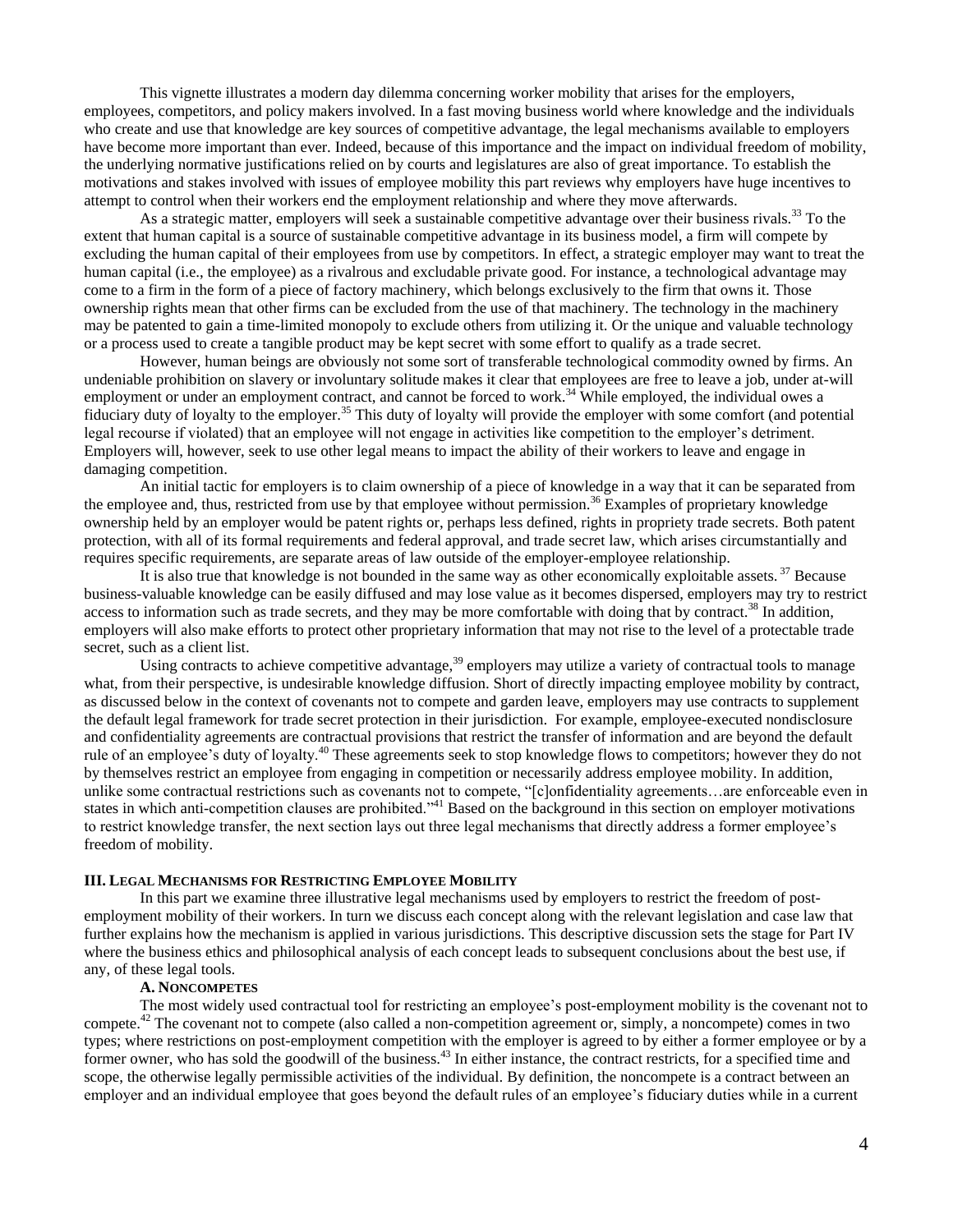employment relationship. While noncompete enforcement is, on its face, an anti-competitive tactic, courts will allow enforcement when the restrictions are reasonable and legitimate business interests are being protected.<sup>44</sup>

Thus, for instance, the New York Court of Appeals has pointed out that, "[i]n general, we have strictly applied the rule to limit enforcement of broad restraints on competition" and in specific cases "limited the cognizable employer interests under the first prong of the common-law rule to the protection against misappropriation of the employer's trade secrets or of confidential customer lists, or protection from competition by a former employee whose services are unique or extraordinary.<sup>45</sup> As is the case in New York, some states will evaluate whether an employee possesses such an extraordinary skill and expertise that a strict imposition of post-employment restrictions is necessary to protect the employer from unfair competition.<sup>46</sup> Not all litigated cases require such expertise and knowledge on the part of the employee.<sup>46</sup>

In the vast majority of jurisdictions that do enforce noncompetes, courts will use a reasonableness test. A standard articulation of the reasonableness standard comes in the New York Court of Appeals case of *BDO Seidman v. Hirshberg*. 48 There the court stated the common reasonableness test as follows:

The modern, prevailing common-law standard of reasonableness for employee agreements not to compete applies a three-pronged test. A restraint is reasonable only if it: (1) is no greater than is required for the protection of the legitimate interest of the employer, (2) does not impose undue hardship on the employee, and (3) is not injurious to the public [citation omitted]. A violation of any prong renders the covenant invalid.<sup>49</sup>

The majority of United States jurisdictions will enforce noncompetes to some extent.<sup>50</sup> Research shows that the majority of states have what can be construed as a moderate level of noncompete enforcement.<sup>51</sup> There are, however, a few states where there is a virtual ban on noncompetes.<sup>52</sup> Most famously, California has a strong, long-standing stance in favor of employee freedom that disallows noncompetes and the state's courts have continually upheld the ban based on public policy grounds.<sup>53</sup> However those jurisdictions that allow post-employment noncompete enforcement will apply some version of the reasonableness test coupled with an evaluation of the stakeholders' interests.<sup>54</sup> Enforcing states use the reasonableness test to balance the rights of several stakeholders: the parties to the contract (i.e., employees and employers), as well as considering the policy impact and the public interest.<sup>55</sup>

While noncompetes arose in common law, there is a trend among many states to codify their noncompete policy.<sup>56</sup> Several states are currently contemplating noncompete legislation, most notably the Commonwealth of Massachusetts<sup>57</sup> and the State of Illinois.<sup>58</sup> While some states ban noncompetes by statute such as California,<sup>59</sup> others have legislation outlining permissive boundaries for noncompetes, such as Texas.<sup>60</sup> Other states disfavor noncompetes or ban them with significant exceptions such as Colorado.<sup>61</sup> In addition, new research related to the effects of noncompetes has started to create a picture of the role of these mobility-inhibiting contracts, which further sheds light on the possible economic role of restricting employee mobility.<sup>62</sup>

The post-employment implications of noncompete enforcement are clear for affected employees.<sup>63</sup> These workers are limited, at least for an amount of time and a geographic or topical scope that a court finds to be reasonable, from going to work for a competitor of their former employer or starting a competing business. While an employee who is subject to an enforceable noncompete is prohibited from moving to a new position that is contrary to the terms of the contract, the employer has, at least in theory, already provided its consideration to support the agreement. <sup>64</sup> In other words, the former employer does not normally have any additional obligations once the terms of the noncompete are triggered by the termination of employment.

Again, it is important to note that policy makers acknowledge that noncompetes are, on their face, anti-competitive and would normally be unenforceable as against public policy.<sup>65</sup> Accordingly, most state courts will allow a covenant not to compete, but "only if it is necessary to protect a legitimate business interest, reasonably limited in time and space, and consonant with the public interest.<sup>566</sup> While the details vary by jurisdiction, legitimate protectable business interests may include investments in training and building the employee's reputation, confidential and proprietary information such as customer lists strategies, and client relationships.<sup>67</sup> In effect, most states recognize that some enforcement of noncompetes, however limited, is allowable to protect the interests of employers in sharing confidential and proprietary knowledge with their employees.

In summary, even if a noncompete will lessen otherwise lawful competition, and potentially inhibit the flow of knowledge, most states today will allow this compromise. Noncompetes can be controversial and highly litigated. Because of the risk of overreaching and improper cost shifting, the next sections discuss two alternative mechanisms which may still protect the employer's interest without harming the employee's rights.

# **B. INEVITABLE DISCLOSURE DOCTRINE**

A relatively new concept that has yet to gain much traction in U.S. jurisprudence is the inevitable disclosure doctrine. <sup>68</sup> The thrust of the concept is that it assumes that a former employer who was privileged to acquire an employer's confidential information or trade secret will inevitably use or disclose the knowledge in their new employment.<sup>69</sup> Therefore, a judicial injunction is sought to prohibit the employee from beginning the new employment. Essentially, it is legal rationale in a handful of states that allows an employer to argue, even in the absence of a non-compete agreement, to "enjoin a departing employee from taking a job on the grounds that he or she will 'inevitably disclose' some unspecified trade secret.<sup>70</sup>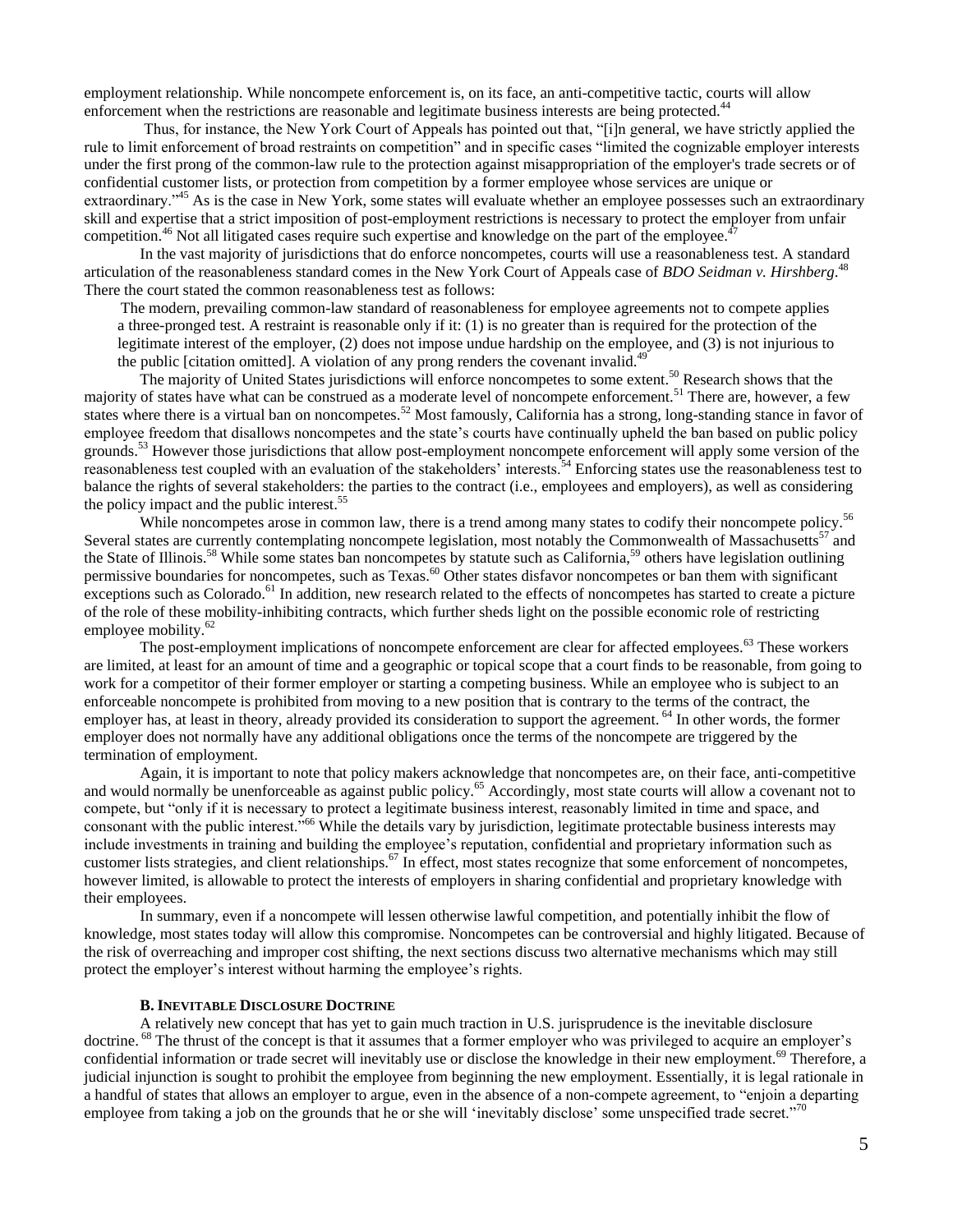Inevitable disclosure developed in the common law and has seen a resurgence in its attempted application the since the widespread adoption of the Uniform Trade Secret Act and, in particular, following the 1995 Seventh Circuit case of *PepsiCo v. Redmond*. 71

While instances of successful arguments for injunctive relief may be rare, one can imagine an employer arguing for inevitable disclosure-based injunctive relief as part of the irreparable harm contemplated by a court when evaluating a request for a preliminary injunction.<sup>72</sup> A court could be more amenable to the argument that irreparable harm will occur initially during a time sensitive and short term relief of a temporary restraining order. However, a long term permanent restraining order seems more drastic because of the resulting open-ended mobility restriction, particularly if there are assurances that the trade secret will not be conveyed, perhaps because of an existing and enforceable nondisclosure agreement.

However, where there is evidence of wrongdoing or behavior consistent with the misappropriation of trade secrets, a court may be more likely to restrict the departing employee's choice of mobility under a theory of inevitable disclosure. For instance, in *Bimbo Bakeries, Inc. v. Botticella,* the Third Circuit Court of Appeals was asked to review a trade secrets misappropriation case where a departing executive was one of only a few individuals with access to the plaintiff's trade secret, the process for creating famous Thomas' English Muffins "nooks and crannies."<sup>73</sup> In the absence of a noncompete (the employment had been in California), the court was asked to uphold a preliminary injunction enjoin the employee from going to work for a competitor. Evidence was also presented that the employee-defendant had continued to work for the plaintiff for some time in a knowledge-sensitive role after secretly accepting employment with the competitor. Even though the employee had signed a "Confidentiality, Non-Solicitation and Invention Assignment Agreement," the court upheld the injunction, thus endorsing a theory of inevitable disclosure, at least in the short term.<sup>74</sup>

Interestingly, the *Bimbo* court added that there were multiple public interests at play in such a case, including upholding the sanctity of confidentiality agreements and protecting trade secrets.  $75$  The court went further to list several more interests, including "a public interest in employers being free to hire whom they please and in employees being free to work for whom they please" and citing with approval Pennsylvania precedents that had articulated "a societal interest in employee mobility."

As discussed below, criticism of inevitable disclosure from an ethical perspective is perhaps even easier than critiques of noncompetes. This is because the inevitable disclosure logic allows an employer to restrict mobility without ever bargaining for or paying for the right to restrict a knowledge transfer. Since it is not a contract-based remedy an employer seeking inevitable disclosure protection essentially argues for a default rule to protect their intellectual property as captured in a trade secret. In effect, the employer is asking for a court to determine that a former employee will eventually, even unconsciously, divulge or otherwise use the trade secret in competition. In effect, the remedy is a prohibition on the former employee going to work for a competitor where the trade secret will surely be used sooner or later.

Perhaps worse, the implication is that the restriction on mobility is not bounded in time and scope like a noncompete term subject to a reasonableness test. To the contrary, the information that is the subject of the trade secret in an inevitable disclosure action will be protectable – and thus the grounds to prevent the employee from moving freely – as long as the information remains a bona fide trade secret.

# **C. GARDEN LEAVE**

 Garden leave is a relatively new mechanism for limiting post-employment mobility. Originally a concept in British law, there is some evidence that it is beginning to be used in the United States.<sup>77</sup> Like a noncompete, garden leave is a contractbased restriction on mobility and is, thus, the result of the parties' negotiation, unlike the application of the doctrine of inevitable disclosure. There are few discussions of garden leave in the U.S. academic literature,<sup>78</sup> although there are mentions of the growing use of garden leave by U.S. employers for various types of employees in both media reports<sup>79</sup> and by practitioners.<sup>80</sup>

In the case of garden leave, "the employee agrees to give notice some months prior to departure - say, six months during which period the employer must pay the employee's salary but may choose not to assign any duties, and in any event may prevent the employee from working elsewhere."<sup>81</sup> Thus, rather than leaving the employer and immediately entering the employ of a competing enterprise, the employee is paid to remain at home idle and, at least metaphorically, work only in their garden. Accordingly, garden leave serves as a "means of avoiding the restraints on specific performance" because "the employer…contract[s] for a relatively long period of notice by the employee to terminate the employment, and … pay[s] the employee's salary during this period without requiring the employee to come into work...on the assumption that the employee will have to stay home and work in the garden, but will be financially secure until the period of notice expires and he or she is then free to work for the competitor."<sup>82</sup>

Garden leave is like a noncompete in that it protects an employer's interest in information by limiting mobility, but it has the extra advantage of forcing the employer to bear those costs, post-employment, which compensates the employee. Thus, because the employer has an immediate and tangible cost to restricting mobility it would logically follow that employers would refrain from using garden leave to restrict the mobility of lower-level employees who do not really have confidential knowledge. This would also mean that employers would avoid paying garden leave to even top managers for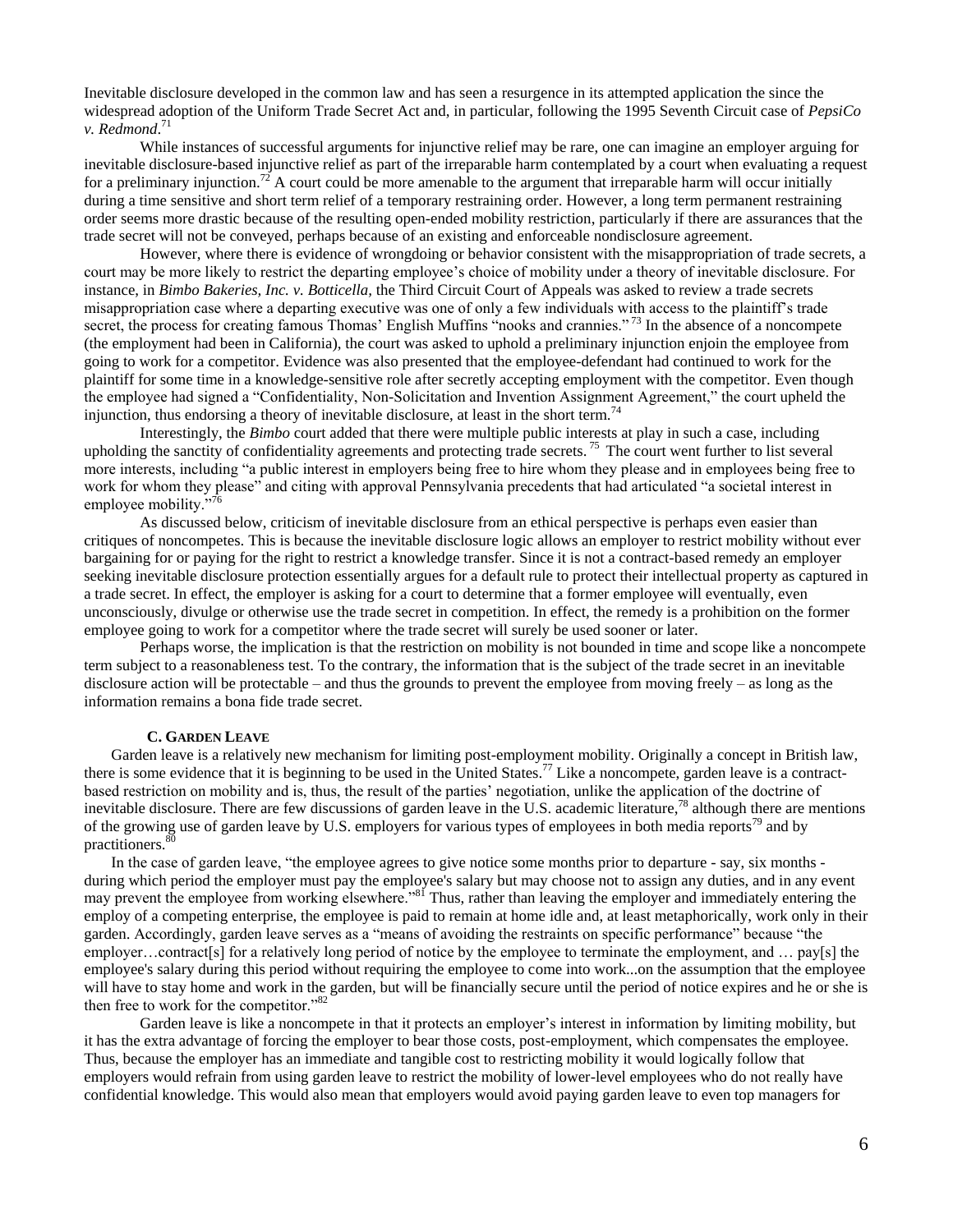longer than is necessary to protect valuable knowledge. It is, therefore, less subject to criticism that an employee's right to earn a living is ignored.

The uncertainty and troublesome aspects of noncompetes have, not surprisingly, made the garden leave option more attractive in some ways to protect both employer and employee interests. As one set of practical advice from corporate lawyers has framed these issues:

American courts usually enforce noncompetes only when they are reasonable and protect an employer's legitimate business interest. As many courts value free mobility of employees and open and fair competition, courts are commonly cautious when deciding the scope and/or enforceability of noncompetes. This uncertainty has created an environment where employers may be unable to sufficiently protect their interests against departing, welltrained, highly productive employees. A "garden leave provision" may effectively protect the legitimate interests of the business while not causing a financial hardship to the employee.<sup>83</sup>

In light of the potential mutual benefits to employers and employees provided by garden leave, and because it is less controversial than noncompete restrictions, it may prove to be a popular alternative to other mobility-inhibiting mechanisms.

### **IV. AN ETHICS CRITIQUE OF RESTRICTIONS ON EMPLOYEE MOBILITY**

Lawmakers drafting legislation on employee mobility restrictions, as well as judges officiating in litigation to enforce them, may cite property rights, cost-benefits analyses, and fairness arguments in determining the reasonableness and public policy impacts of such measures. However they may not have systematically thought through the deeper philosophical basis for these arguments. To assist in this evaluation, we explore the Lockean property rights, utilitarian philosophy developed from the writings of Bentham and Mill, and Rawlsian considerations of justice and fairness as applied to restrictions on employee mobility.

Turning first to the perspective of property rights, this section considers Locke's natural law arguments on the property rights to the fruits of one's labor as well as Locke's discussion of the contractual rights of master and servant. Within this discussion we will consider the concepts of consent and freedom to contract. After considering the ethics of employee mobility restrictions from the property rights lens, we thereafter turn to utilitarian cost-benefit analysis, and thereafter to a Rawlsian perspective on justice as fairness. We will then conclude with recommendations for deeper analysis in legislative and judicial decision-making over restraints on employee mobility.

## **A. PROPERTY RIGHTS PERSPECTIVE**

John Locke, in his *Second Treatise on Government,* spoke of the basis for property rights being deduced on a moral basis from natural law. According to Locke, natural law suggests that "every Man has a *Property* in his own *Person*... The *Labour* of his Body, and the *Work* of his Hands, we may say, are properly his."<sup>84</sup> This natural property right that all persons have in their labor is necessary for subsistence and arises from every person's natural right to self-preservation.<sup>85</sup> Locke derives this right for self preservation from the argument that humans were created as God's servants, to survive at His pleasure rather than at one-another's pleasure. For purposes of self-preservation, mankind has the right to procure from the commons the food and drink and whatever else is necessary for subsistence.<sup>86</sup> Locke finds there is not only an individual right to self-preservation, but there is also an obligation on others to respect each person's right to self-preservation. Thus, according to Locke, there is a moral basis for individuals to have property interests in their own bodies and labor, the returns of which naturally belong to those individuals.

When it comes to ones' property rights in ones' self, Locke suggests that under the terms of natural law, "man cannot by compact, or his own consent, enslave himself to any one, nor put himself under the absolute, arbitrary power of another.<sup>87</sup> Nevertheless, Locke recognizes that an individual has the freedom to trade or exchange physical property that he has gained property rights over through the fruits of his labor. Thus, "In a state of perfect freedom [man is free] to order their actions, and dispose of their possessions and persons as they think fit, within the bounds of the law of Nature." <sup>88</sup> In this light, Locke recognizes that a man is free to sell his services for wages, which "gives the master but a temporary power over him, and no greater than what is contained in the contract between them."<sup>89</sup> Thus, the concept of freedom to contract is relevant in Locke's philosophy, as well as the strict interpretation of contractual terms. During the time of that contract, Locke indicates that the labor of the servant belongs completely to the master: "Thus the grass my horse has bit; the turf my servant has cut; . . . become my *property*. . . . The *labour* that was mine, removing them out of that common state they were in, hath *fixed my property* in them."<sup>90</sup> The master's (employer's) ownership of the product of the servant's (employee's) labor is well recognized today. Businesses can have rights in the capital, technology and information used by employees to contribute productively to the business, as well as rights to the results of the employee's production.<sup>91</sup> These clauses are relevant to a Lockean consideration of restrictions on employee mobility, as discussed hereafter.

## **1. NONCOMPETES**

Under Locke's concept of freedom to contract relevant to labor services, individuals could be free to agree to a contractual term such as a covenant not to compete. When it comes to noncompetes, however, the ownership and deployment of the productive capacity represented by the employee's knowledge, skills, and talents beyond the termination of the labor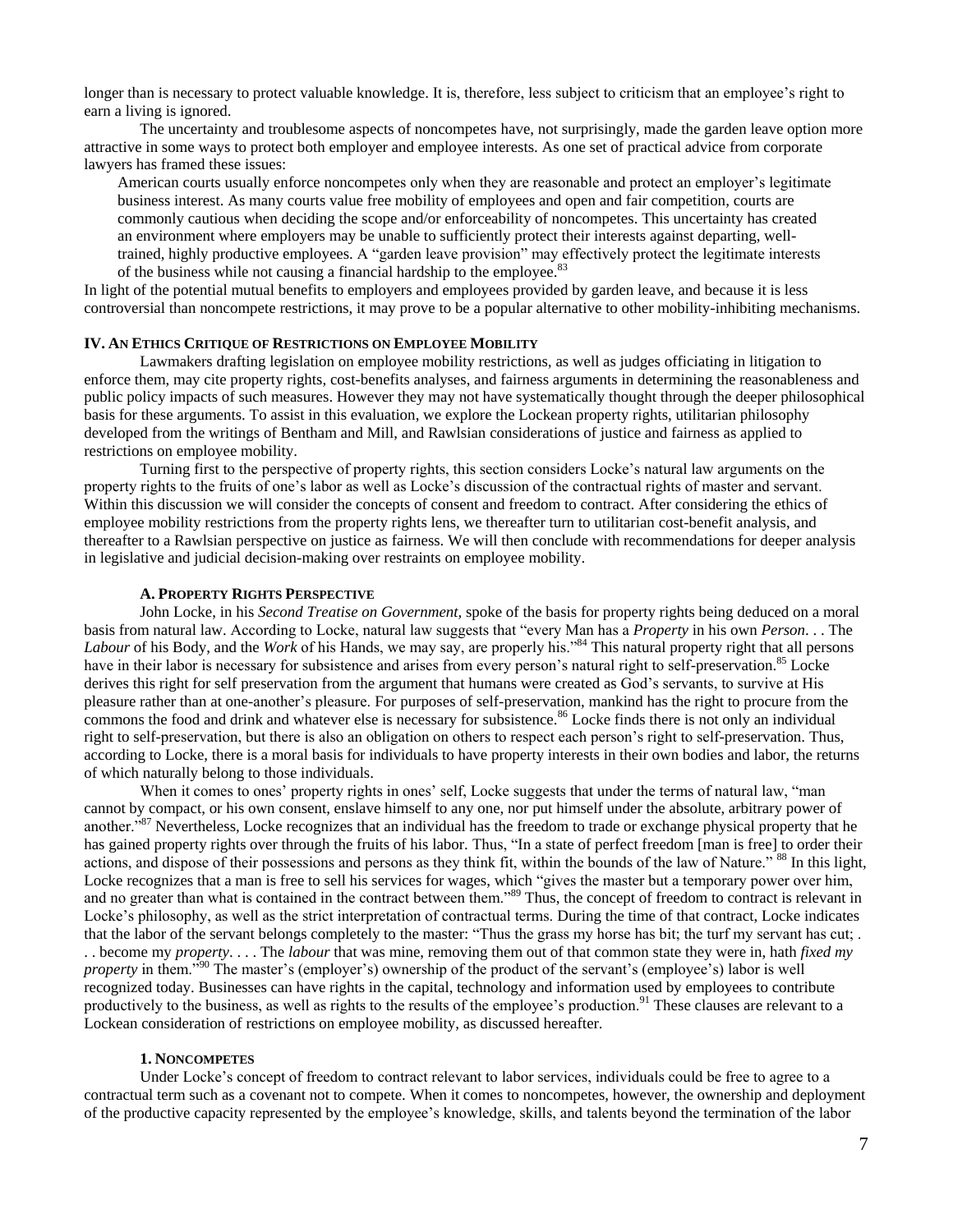contract are at issue. The noncompete controversially allows the former employer to assert a continuing right in restricting the employee's use of that productive capacity after the employee is no longer working for that employer, nor receiving continued compensation, nor being bound by the normal common law duties of loyalty to a current employer.<sup>92</sup>

Noncompetes allow the employer to increase the predictability of access to an important resource, in this case a human resource, by raising the opportunity cost of the employee leaving to work for a competitor.<sup>93</sup> Accordingly, with the greater certainty of staffing that comes with an enforceable noncompete, an employer is more likely to invest in the employee by investing in valuable human capital.<sup>94</sup> Another main aspect of why noncompetes are important to employers is that they can be used as a shield if they provide anti-poaching or anti-raiding provisions that disallow a former employee from not only competing, but then also eviscerating the former employer's staff by hiring away the best and brightest workers.

An additional argument supporting these restrictions is that a noncompete is a contract clause, and like any contractual issue, is only binding upon mutual consent. Locke suggests that an individual has the freedom to consent to any agreement to sell their labor services, that is, to become a servant to a master, or an employee to an employer. Where consent is given, the fruits of the employee's labor belongs fully to the employer, for the full extent according to the agreed upon contractual terms. The initial question that begs to be answered is how does one define consent? Locke asserts natural law limits on the freedom to contract at that point where doing so would involve consenting to arbitrary constraints on an individual's right to liberty, such as constraints amounting to enslavement, or constraints on an individual's right to subsistence and self-preservation. As has been noted, the definition of consent can be troublesome because consent comes very close to coercion when one agrees to go along with an action simply because no other feasible option is available.<sup>95</sup> Yet as discussed below, because of unequal bargaining power, employees often find that they are required to sign off on nonnegotiable, boiler-plate noncompetes if they want to keep their jobs.<sup>96</sup>

Scholars have suggested that Locke's concepts of property rights in one's labor and the freedom to contract out one's labor to others underlie U.S. employment law.<sup>97</sup> Under freedom of contract, there may be an assumption that employers and employees agree to complete contracts, with all the terms fully negotiated and spelled out.<sup>98</sup> In this sense, if an employee accepts in advance that a non-compete covenant is part of the bargain, is the subsequent enforcement of that agreement a violation of the employee's rights? In a Lockean freedom to contract world, the answer may be "no", otherwise what is the point of such contracts? However, it seems inconsistent with a Lockean concept of property in one's person to hold a noncompete clause to be binding when the terms of the contract were not presented until after one started working (when one has declined any other prospective job offers). Further, is it even possible for the employee to consent to a non-compete covenant if she doesn't fully understand what she may be giving away at some future point? To what extent would an employee truly understand the value of her skills at some unspecified point in the future? Even if the employee were to have full awareness of the rights she is giving away in a noncompete, there is the question of whether the employee has an equal and free ability to negotiate these terms. Several debates, as discussed below, have been put forward regarding the employee's consent to the waiver of future rights that a noncompete represents. We will consider how a Lockean perspective might weigh in on these debates.

Freedom of contract assumes that the terms of a contract are freely negotiated. However, these days, the terms of a noncompete are not necessarily open for negotiation. As such, "[t]he new model of private ordering in employment relies on boilerplate documents, unilaterally drafted by the employer and presented as a condition of employment, often subsequent to the start of work. Their purpose is not to memorialize a negotiated set of terms, but to extract waivers of rights, thus realigning statutory and default rules to better reflect employers' interests."<sup>99</sup> Stone suggests that earlier in history, courts were very suspect of noncompetes in employment relationships because "they were often the result of vastly uneven bargaining power and thus contracts of adhesion.<sup>100</sup> The tides have shifted, though, and many authors have discussed the legal and ethical implications of differences in bargaining power between employees and employers.<sup>101</sup>

There are many factors that may limit an employee's ability to negotiate the terms of a non-compete agreement. For example, the timing when the noncompete is proffered by the employer may affect the balance of bargaining power. As Arnow-Richman notes, the employer can require signing of a noncompete at the point when the employee accepts the job, after the employee has started working, or at the end of the working relationship.<sup>102</sup> There may be cognitive reasons that make it difficult for an employee to fully appreciate what they are bargaining for in signing a noncompete when they accept a job. At the beginning of an employment relationship, employees tend to be very optimistic about their future of working with that firm.<sup>103</sup> This has been compared to the period of courtship, where a suitor is unlikely to propose a pre-nuptial agreement and risk appearing not committed to the success of the relationship.<sup>104</sup> At the start of an employment relationship, employees are not likely to be anticipating reasons they might be later interested in employment opportunity with another employer, or at least they are reluctant to acknowledge that when about to start a new job. Further, at the outset, employees may not anticipate the hardship of being unable to work in their chosen field for up to a year or maybe three.<sup>105</sup> Employees are not likely to think about the fact that their skills could be rendered obsolete if they are required to spend a significant amount of time outside of their field, which could damage their ability in the future to sell their skills and services to other employers.

Noncompetes are also often required as a condition of continued employment when an employee has already been working for the firm for some time. It may be more difficult for the employee to decline to sign a non-compete agreement, as she has not been on the job market recently, and does not readily have other employment options. In many states, an offer of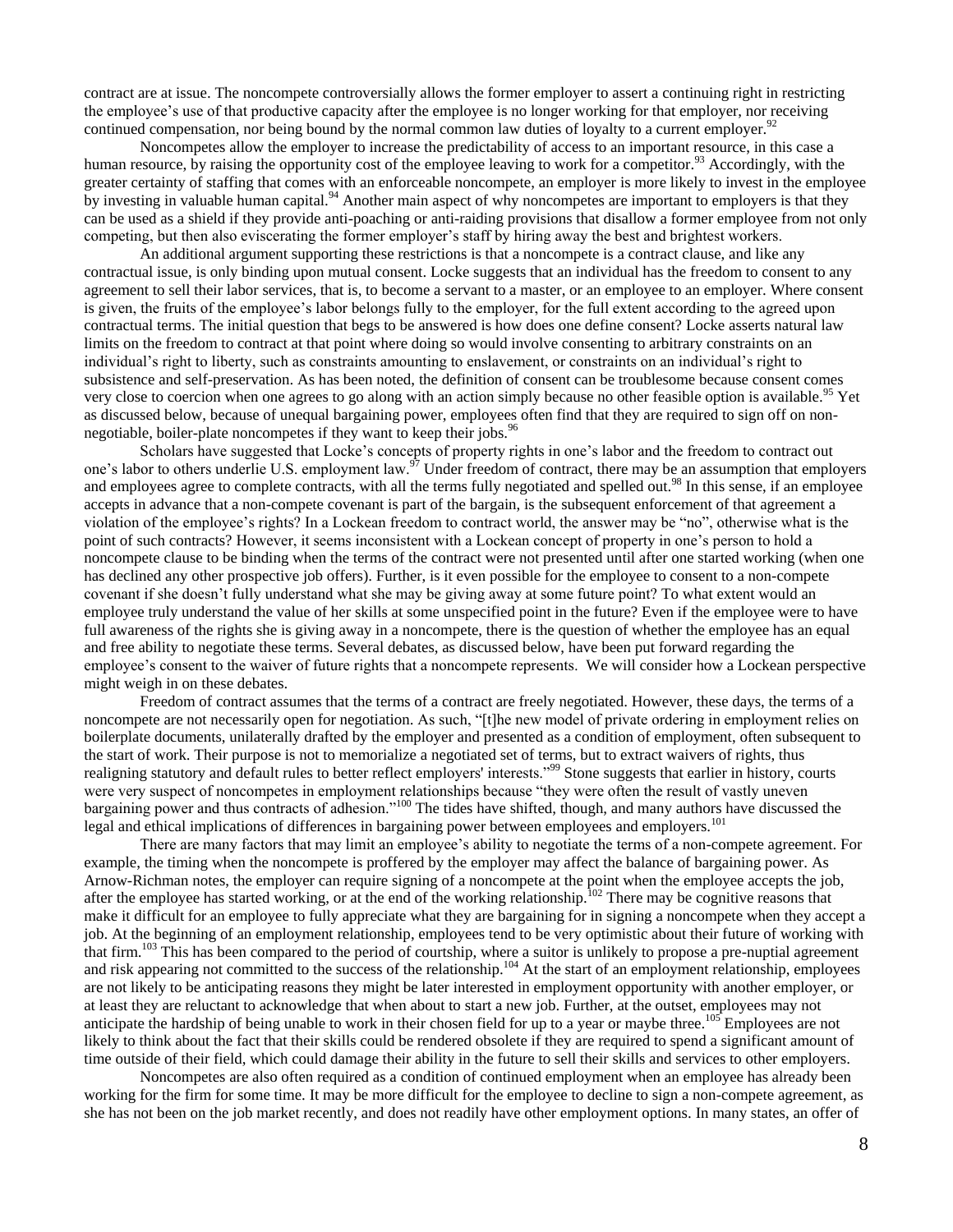continued employment is legitimate consideration for signing a noncompete, meaning that the employee may be in the position of having to sign the agreement or immediately leave the firm.<sup>106</sup> This take-it-or-leave-it approach certainly limits employee bargaining power to negotiate terms of a noncompete.

Noncompete clauses may also be proffered at the end of an employment relationship. Which party holds the stronger bargaining power could completely depend upon the circumstances, i.e., whether the employer or employee is about to terminate the relationship. Where the employee is planning to move on to another job, she may have little incentive to offer the employer any protection against unfair competition. On the other hand, where the employee has been fired, the employer holds all the bargaining power and the employee may be fully cognizant of the hardship that a noncompete may bring as she anticipates a stretch of time without employment in her chosen field.<sup>107</sup>

Some argue that public policy is not favoring limitations of employee mobility, however evidence suggests that litigation to enforce noncompetes is more prevalent than ever before, and courts are more likely than before to uphold them.<sup>108</sup> Given the implications of a knowledge based economy, there is little surprise that courts might be favoring employers' interests to a greater extent. Further, employers may be emboldened by their strong negotiating position to draft extensive noncompete clauses, which if reviewed in litigation, might be found unreasonable by the courts. In states where "blue-penciling" contract modification is permitted there is no risk to the employer for over-reaching, because courts will not throw out an unreasonable noncompete, but rather will re-draft the clause to comport with what the court finds to be reasonable.<sup>109</sup> Where the employee's costs of challenging the restrictions of a noncompete in court, as well as the uncertainty of the outcome of a court decision, are both unbearably high, this might have a chilling effect on any employee's interest in fighting against the terms.

Regardless of when the noncompete was signed by the parties, the enforcement of a noncompete is only triggered at the point of a decision, on either side, to end the employment relationship. At that point, the employee may go along with the terms of the agreement without a fight, or ignore it, causing the employer to go to court to enforce the noncompete.<sup>110</sup> The court process can be costly and drawn-out for both parties, and the court's finding of what is reasonable in the circumstances can be an outcome that neither party expected. Thus, in any particular circumstance where parties sign a noncompete agreement, the actual impact of the clause, and therefore, what the employer and employee are consenting to, would be more and more uncertain the farther removed the parties are from the point of both contract signature and the triggering event.

The Lockean perspective may not anticipate the difficulties of the nature of consent versus coercion, because freedom to contract is a natural right to be exercised by individuals as equals. In a master-servant relationship such as that of an employer-employee, the contract transfers powers over the servant to the master, to the extent of the time period and terms consented upon by parties to the contract. Even with consent, under a Lockean perspective, the actual outcome may be bounded by the party's absolute rights, such as Locke's preclusion against enslaving oneself and the individual's right to subsistence and self-preservation.

Thus, the weaknesses of noncompetes from the Lockean perspective include a failure to resolve the issues of employee consent versus coercion to protect against employer overreaching, questions about the employee's ability to make a living from their property rights in their own productive capability, as well as a failure to gain certainty about protection of the employer's property rights to competitive information such as trade secrets. Greater certainty and better protection of the interests of both sides would be more beneficial for society. Next we will consider a Lockean point of view on two other forms of employee mobility restrictions to determine whether these mechanisms better ensure that interests in certainty and protection of property rights are available to both employers and employees.

## **2. INEVITABLE DISCLOSURE DOCTRINE**

As discussed above, the inevitable disclosure doctrine results in a judicially enforced injunction giving employers rights to restrict employee mobility beyond the term of the employment contract.<sup>111</sup> The doctrine provides that "employers" may enjoin a departing employee from taking a job on the grounds that he or she will ‗inevitably disclose' some unspecified trade secret."<sup>112</sup> This doctrine is intended primarily to prevent the employee from revealing information (e.g. trade secrets) that is the property of the employer, where revelation of that information would decrease its value and/or impair the employer's competitiveness. Accordingly, an employer may restrict a former employee from joining a competitor if disclosure of confidential information would be inevitable in that new employment setting. The doctrine does not specifically have the goal of restraining the productive capacity of the employee, although that ends up as the ultimate effect. Consideration of this doctrine implicates both the Lockean concerns for protecting property rights on the one hand, and the right to self-preservation on the other.

Where the employer has invested efforts in developing the information as valued property (e.g. trade secrets), and relies upon the property for continued competitiveness, Lockean analysis would support the employer's right to protect that property from the encroachment of others.<sup>113</sup> Locke holds that continued use of property is a requirement for ownership.<sup>114</sup> Thus where an employer's company information that is used as a key to their competitive strategy is at issue, Lockean analysis could be used to defend measures to protect that property.

Alternatively, because the ultimate effect of the inevitable disclosure doctrine is to hinder the former employee's ability to use his skills in the type or work that may be his highest productive capacity, this doctrine bumps up against two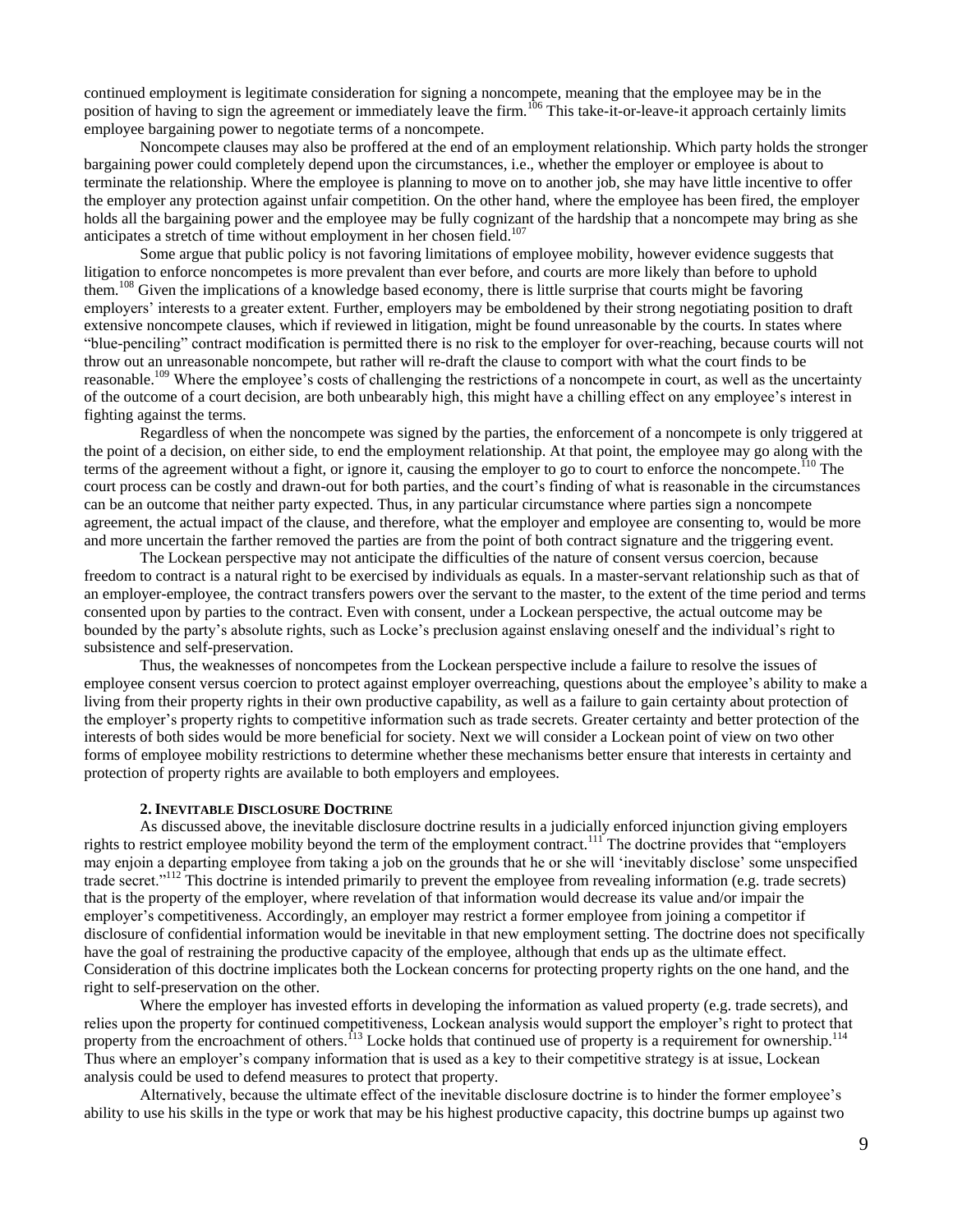important Lockean considerations: first, the right of individuals to protect their own self-preservation, and second, the freedom of contract as applied to the terms of the master-servant relationship. Criticism of inevitable disclosure is perhaps even easier than critiques of noncompetes because the inevitable disclosure logic allows an employer to restrict mobility without ever bargaining for or paying for the right to restrict a knowledge transfer. As discussed above, Locke specifies that an agreement to sell one's services give the "master" limited power only as contained in the contract."<sup>115</sup> Given that the inevitable disclosure doctrine gives the employer powers over the employee that are not covered by an agreement between them, Locke's view of freedom to contract would be undermined by the employer's ability to restrict employment opportunities under the inevitable disclosure doctrine.<sup>116</sup> Moreover, Locke argues for an individual right to self-preservation, as well as an obligation on others to respect each person's right to self-preservation, and not to "take away, or impair the life, or what tends to the preservation of the life, liberty, health, limb, or goods of another."<sup>117</sup> The rule of inevitable disclosure could potentially be used to block an employee from work in his chosen field indefinitely, for as long as the employer uses the protected information property (trade secrets). Thus to the extent that employee's the right of self-preservation is injured by actions of the employer that step beyond the agreed upon terms of their relationship, a Lockean analysis would find the doctrine of inevitable disclosure lacking.

#### **3. GARDEN LEAVE**

The concept of garden leave accomplishes many of the goals sought under the other employee mobility constraints discussed above, without incurring many of the negative impacts on the freedom of contract and the right of selfpreservation. Locke's key concern of protecting property rights is ensured, yet appropriately limited in duration. Freedom of contract is promoted, as the details of the garden leave would be set forth in an initial employment contract consented to by both parties. Whereas the noncompete clause provides the employer with unilateral rights, and binds the employee with duties, the garden leave agreement generates bilateral rights and duties on the part of both the employer and employee. For this reason, garden leave provides mechanisms to protect each party's property rights, while limiting over-reaching on either side. The employer's interest in protecting property rights in competitive information is ensured, that protection lasts only for the period of time which the employer is willing to pay compensation. The employee preserves his interest in making a living and protecting his rights to his productive capacity in the long run. In the short-run, although the employee would not be actively using his productive capacity in his chosen field, he would be fairly compensated for that period. Finally, where the contract very clearly establishes the relevant duration of garden leave, there would be a limited role of the state in adjudicating the employer-employee relationship.<sup>118</sup> From a Lockean point of view, the garden leave mechanism accomplishes the goals of preserving the liberty of the individuals involved. Moreover it is consistent with the Lockean natural rights tradition "which protects natural property rights and allows the state to restrict them only as necessary to protect the property owner and his property from force and fraud."<sup>119</sup>

# **B. COST BENEFIT VIEW**

While a Lockean analysis focuses on individual rights, with a limited role for the state, a utilitarian perspective can be utilized to determine whether employee mobility restrictions are beneficial from a public policy perspective. Utilitarian analysis generally takes an ends-based, rather than means-based view to evaluate the morality of an outcome, with the goal of producing the greatest amount of happiness for the greatest amount of people.<sup>120</sup> Generally, utilitarian theory is applied using a cost-benefits analysis not simply to the interests of the individual parties involved, but rather to the overall outcomes for society.<sup>121</sup> Thus, to determine the ethics of mobility restrictions we could weigh the benefit to be gained by employers, employees and greater society through permitting the enforcement of each type of restriction versus the cost incurred by employers, employees and greater society. Where the benefits most outweigh the costs, ensuring the greatest good, then there is an ethical basis for permitting mobility restrictions under utilitarian analysis.

## **1. NONCOMPETES**

The costs and benefits of noncompetes to the past employer, employee, and future employer are suggested above. Briefly in terms of positives associated with noncompetes, the most obvious benefit is that it protects an employer from unfair competition in the cases where a former employee would otherwise be able to take valuable knowledge that belongs to an employer and use it to assist a competing enterprise. Thus, it is also important that noncompetes allow the employer to increase the predictability of access to an important resource, in this case a human resource.<sup>122</sup> Accordingly, with the greater certainty of staffing that comes with an enforceable noncompete, an employer is more likely to invest in the employee by investing in valuable human capital.<sup>123</sup> Another main aspect of why noncompetes are important to employers is that they can be used as a shield if they provide anti-poaching or anti-raiding provisions that disallow a former employee from not only competing, but then also eviscerating the former employer's staff by hiring away the best and brightest workers. On the other hand, constraining employees from taking their knowledge, skills and productive capacity to the workplace where they will be most rewarded for utilizing them—whether this is in a competing firm or a personal entrepreneurial venture. In effect, a noncompete prevents the dispersion of knowledge and its most productive use.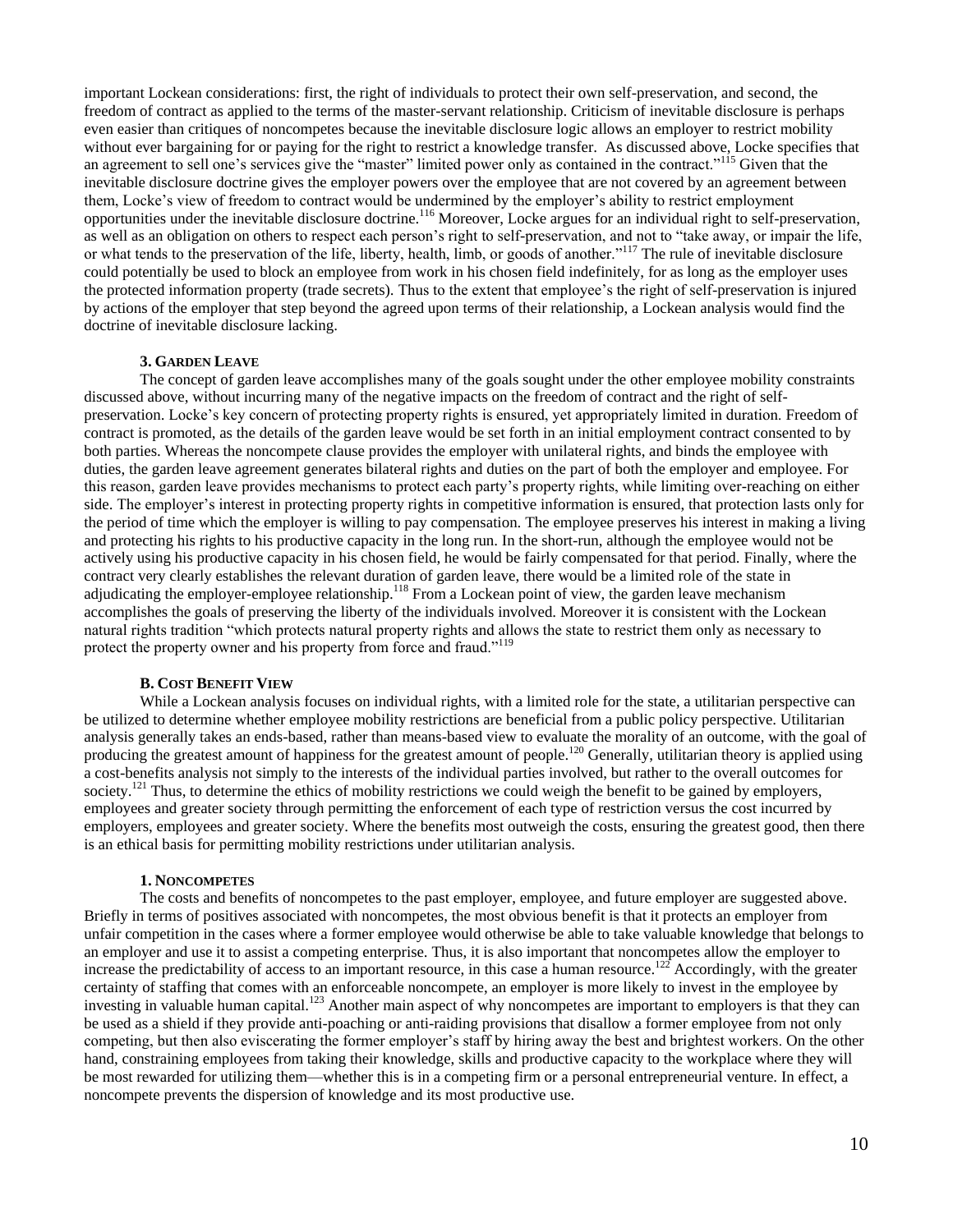The more difficult questions to answer related to noncompetes deal with the costs and benefits incurred by society. Again, it is important to note that policy makers acknowledge that noncompetes are, on their face, anti-competitive and would normally be unenforceable as against public policy.<sup>124</sup> Thus, only legitimate business interests are to be protected, and only for a limited time and space. The public policy implications of noncompetes related to human capital investment $125$  and human capital in different industries,<sup>126</sup> fostering or impeding the rapid transfer of technology knowledge,<sup>127</sup> and in top management contracts<sup>128</sup> has been discussed in the legal literature. Some law & economics literature<sup>129</sup> and business economics and management literature has engaged in weighing the societal costs versus benefits of noncompetes.<sup>130</sup>

This last area of scholarly work has recently seen an increase in empirical studies measuring the impact, if any, of noncompete enforcement on employee mobility,<sup>131</sup> employee compensation and business investment,<sup>132</sup> and entrepreneurial activity<sup>133</sup> in various business and jurisdictional contexts. The results have been mixed. On the one hand, it has been suggested that strong enforcement of noncompetes is good for the public interest because it leads to increased employer investment in human capital, which benefits society by leading to a better trained workforce.<sup>134</sup> On the other hand, Alan Hyde has recently interpreted new empirical research on noncompetes to suggest that the economic harm to the restriction of labor mobility and knowledge transfer outweighs any benefits, concluding that all noncompetes should be banned, as in California.<sup>135</sup> Moreover, because of asymmetries in negotiating position between powerful employers and individual employees there may be a tendency for employers to overreach in their noncompete terms.<sup>136</sup> Also, noncompetes are criticized simply for their anticompetitive nature. This is perhaps connected to concerns that noncompetes may cause economic harm via inefficient allocation of resources since these contracts restrict the free and rapid flow of labor. In other words, the criticism is that noncompetes allow one party to unfairly shift the burden of transaction costs related to restrictions to the weaker party, in this case the individual employee is less able to bear the costs of compliance with the contract. In addition, some commentators perceive that there is "heightened scrutiny of employee noncompete agreements [that] reflects some of the fundamental changes taking place in the economy and in the workplace."<sup>137</sup> Specifically, noncompetes are problematic in the context of "the changing nature of the employment relationship, particularly the movement away from the traditional long-term employment relationship typical in the industrial age [and] the benefits of information sharing and employee mobility in the information age economy."<sup>138</sup>

In summary, states that allow employee noncompetes are, in effect, recognizing a public policy in favor of tempering free competition and mobility, to varying degrees, by allowing parties to contract for certain restrictions. Even if a noncompete will lessen otherwise lawful competition, and potentially inhibit the flow of knowledge, today most states will allow this compromise. However, the employer's extension of control over a competitive human resource by contract comes with potential harm for individual employees who may disproportionately bear the costs of protecting an employer's proprietary information as well as potentially impeding the development of entrepreneurial competitive ventures.

## **2. INEVITABLE DISCLOSURE DOCTRINE**

The inevitable disclosure doctrine provides that "employers may enjoin a departing employee from taking a job on the grounds that he or she will 'inevitably disclose' some unspecified trade secret."<sup>139</sup> Accordingly, an employer may restrict a former employee from joining a competitor if disclosure of confidential information would be inevitable in that new employment setting. Since it is not a contract-based remedy, an employer seeking inevitable disclosure protection essentially argues for a default rule to protect their intellectual property as captured in a trade secret. In effect, the employer is asking for a court to determine that a former employee well eventually, even unconsciously, divulge or otherwise use the trade secret in competition. In effect, the remedy is a prohibition on the former employee going to work for a competitor where the trade secret will surely be used sooner or later.

The problem with the doctrine is that the successful employer gets to restrict the employee's choice of mobility, even without a prior agreement to that effect. In other words, the employer did not bargain for or compensate the employee, but still gets the extraordinary relief of an injunction which negates a person's freedom of movement. Criticism of inevitable disclosure is perhaps even easier than a critique of noncompetes because the inevitable disclosure logic allows an employer to restrict mobility without ever bargaining for or paying for the right to restrict a knowledge transfer to a competitor.

Perhaps worse, the implication is that the restriction on mobility is not bounded in time and scope like a noncompete term, which is subject to a reasonableness test. To the contrary the information that is the subject of the trade secret in an inevitable disclosure action will be protectable – and thus the grounds to prevent the employee from moving freely – as long as the information remains a bona fide trade secret. This could lead not only to a temporary restraining order causing a break in the employee's career, but also potentially to a permanent restraining order providing that the employee could never go to work for a certain company. Not only is the employee not compensated for this required limitation in career opportunities, but because this is a judicially granted mechanism, the employee as well as the employer must endure the time and expense of litigation.

It seems as though the inevitable disclosure method is an attempt to put the champagne cork back in the bottle, a desperate attempt for the employer to protect assets when they didn't adequately consider the need for protection ahead of time, nor engage in adequate dialogue with the employee and future employer to resolve the issue to everyone's satisfaction. Proponents of the inevitable disclosure doctrine as a preferable mechanism of employee mobility restriction assert that,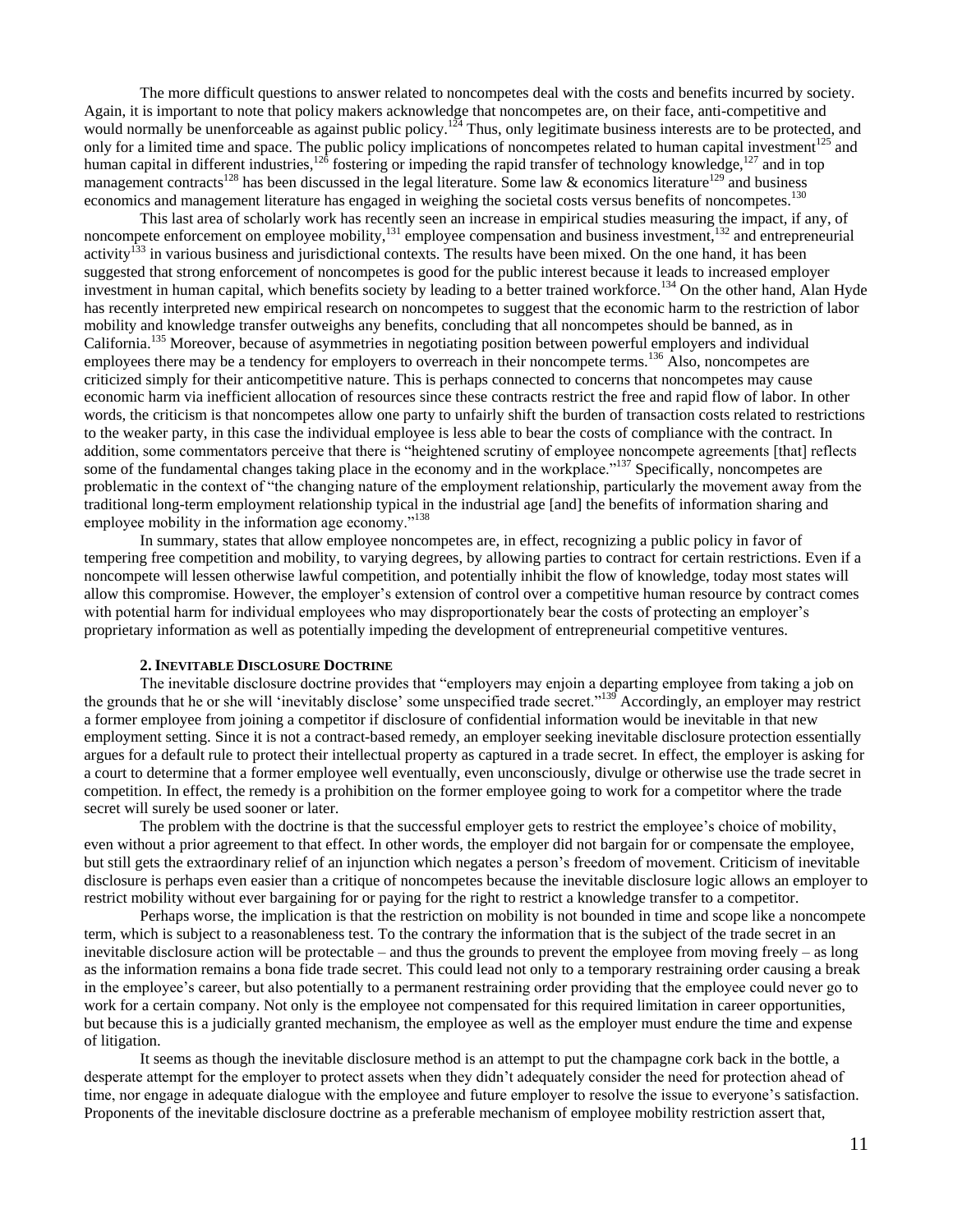because it is solely judicially administered, there is assurance that the protection would be granted only in legitimate, reasonable and limited cases.<sup>140</sup> However, from a public policy standpoint, the contrary argument could be made. If it became the standard mechanism to require judicial intervention to resolve termination of employment when trade secrets are at issue, it could place an enormous burden on judicial resources. One would hope that this doctrine would be used only very rarely and cautiously when there are no other options to protect legitimate proprietary business information. It would be preferable for the primary mechanism used to resolve these disputes be one that encourages the parties to negotiate a mutually satisfactory resolution. This might be the strength of the garden leave mechanism, discussed next.

## **3. GARDEN LEAVE**

Garden leave is like a noncompete in that it protects an employer's interest in information by prohibiting mobility, but it has the extra advantage of forcing the employer to bear those costs, post-employment, which compensates the employee. From a legal and economic perspective, Cynthia Estlund has pointed out that with garden leave an "employer gets the same protection as a similar period of 'non-competition,' [as with a noncompete] but must bear the primary economic burden itself rather than casting it on the employee. Employees' postemployment activities are still restricted; some opportunities may dry up and some employee knowledge may grow stale during the period of enforced idleness."<sup>141</sup> In addition she observes that, however, "the garden leave device has the virtue of forcing employers to internalize the primary cost of restrictions on employees' postemployment activities, and thus to think twice about whether and how long they are willing to do so.<sup>n142</sup> Thus, because the employer has an immediate and tangible cost to restricting mobility it would logically follow that employers would refrain from using garden leave to restrict the mobility of lower-level employees who do not really have confidential knowledge. This would also mean that employers would avoid paying garden leave to even top managers for longer than is necessary to protect valuable knowledge. It is, therefore, less subject to criticism that an employee's right to earn a living is ignored. However, the garden leave clause also seems less subject to being placed under a reasonableness scrutiny by policymakers, and may also act as an improper restraint on trade or still allow employer overreaching.<sup>143</sup>

Even though there are positives associated with garden leave over noncompetes or inevitable disclosure, there are also downsides. It is still restrictive from a public policy perspective, in that the public is still denied the benefit of the beneficial services and innovation/knowledge of the worker. The worker is not being a productive member of society – even if she is not being denied compensation to refrain from competition. This is similar to a noncompete where, realistically, the employee probably did not properly value the post-employment restriction and is thus likely never compensated up front for the later obligation. From a shareholder perspective, shareholders may complain that the firm is paying someone to not work and receiving no value, so there are business issues with that type of waste. Although, this cost to an employer may, arguably, be a good investment to reduce otherwise likely transfer of time sensitive skills to a competitor. Further, the worker is getting paid to lockup their skills and, thus, potentially being harmed by not having their skills remain sharp and relevant. Finally, it is still an anticompetitive mechanism which could lead to abuse, albeit perhaps less than the other two. The garden leave clause, however, also seems less subject to being placed under a reasonableness scrutiny by policymakers, and may also act as an improper restraint on trade or still allow employer overreaching.<sup>144</sup>

## **C. FAIRNESS ANALYSIS**

Rawls' ethical theory centers on justice and fairness in the design and evaluation of social institutions.<sup>145</sup> Scholars holding the traditional narrow view of the applicability of Rawls' "basic structure" of society generally reserve Rawlsian analysis for public law issues such as basic constitutional liberties and systems of tax and transfer, rather than private law issues such as provisions of employment contract law.<sup>146</sup> In this view, contracts are seen as a private outcome of promises made between specific parties, where there is little role for an analysis of overall social fairness. However, Rawls' own writings are ambiguous as to which social institutions are appropriately evaluated in terms of fairness in the basic structure.<sup>147</sup> A broader view asserts that Rawlsian analysis of justice as fairness can legitimately be applied to systems of private law such as the body of laws governing contracts.<sup>148</sup> In a Rawlsian analysis, "contract law would be constructed such that, when viewed in conjunction with all other legal and political institutions, it best serves the demands of the principles of justice".<sup>149</sup> For purposes of this discussion, we will take the broader view and utilize a simplified Rawlsian analysis to explore restrictions on employee mobility as part of the social institution of employment law.

To consider the fairness of various legal institutions controlling the mobility of employees, including contractual noncompete clauses, the inevitable disclosure doctrine and garden leave, we would engage in a Rawlsian thought experiment. Thus we would imagine ourselves in the "original position" behind a "veil of ignorance,"<sup>150</sup> not knowing whether we would be an employer seeking to protect business assets from unfair competition, an employee seeking to preserve her freedom of movement, or a start-up firm looking to hire experienced staff. The parties would not know what type of business assets would require protection, nor the nature of the competitive market. Moreover the parties would not know the skill level of the employee, the nature of the labor market, nor the relative bargaining power of employer and employee.

In this thought experiment, we would seek to establish a social order with impartial and rational principles, including the liberty principle which assumes that all persons are free and equal,<sup>151</sup> and the difference principle, which permits social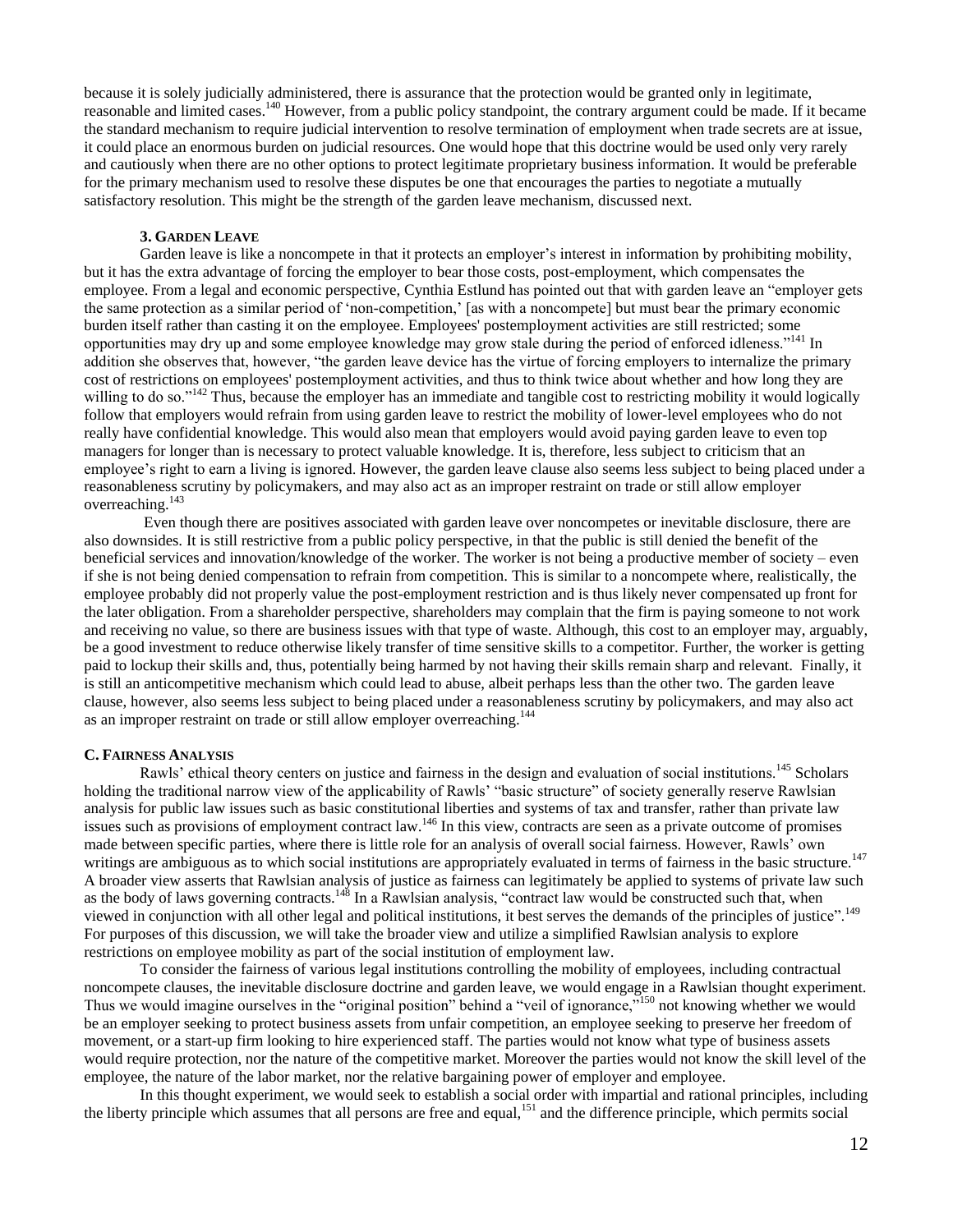and economic inequalities as long as the least-advantaged members of society are benefitted.<sup>152</sup> The difference principle would not be applied on a transaction-by-transaction basis, rather the idea is to establish "a set of rules that, when applied generally, is instrumental to the overall scheme of legal and political institutions that maximizes the position of the least welloff, as compared to other possible schemes."<sup>153</sup> From behind the veil of ignorance, we would want to determine reasonable mechanisms for employers to protect valuable firm assets such as strategic knowledge and information from unfair competition, which would also protect an employee's ability to sell her labor services in an open market where they would be utilized at their highest value. From a societal perspective we might want to balance the growth and innovation benefits of a high-velocity labor market,<sup>154</sup> with a degree of stability and certainty in outcomes.<sup>155</sup>

#### **1. NONCOMPETES**

As noncompete agreements are contractual clauses that can be negotiated between the parties, it seems logical that this mechanism could be ideal for protecting the interests of employers while preserving the rights of employees. But noncompete clauses are unilateral mechanisms with employees bearing the primary burden, and established employers gaining the benefit. Because the burden of the noncompete is externalized by the employer onto the employee, there is incentive for the employer to overreach. In the original position from behind a veil of ignorance, there are some concerns, particularly about whether the interests of the most vulnerable populations are protected by this practice. Differences in bargaining power do lead to employees signing noncompete clauses that are detrimental to their interests simply because they have limited alternate options.<sup>156</sup> This concern is underlined by instances of noncompete agreements being enforced against involuntarily fired, or low skilled employees who have few opportunities for alternative employment.<sup>157</sup>

The effort by some state legislatures to narrow the applicability of noncompetes to only skilled, high-earning employees is one potential solution, as these individuals are more likely than low-earning employees to actually have access to business information worthy of protecting. This solution might be fairer to employees, however it could potentially increase the anticompetitive impact on society precisely because skilled employees are most likely to innovate and create start-up enterprises. Finally, one negative point for employees related to noncompetes is the uncertainty involved in whether proprietary business information will actually be protected, because employers are dependent on the courts to enforce noncompetes when employees resist these mechanisms. Because of these issues, under a Rawlsian analysis, it seems clear that use of noncompete clauses to protect competitive business information would not be seen as the fairest mechanism to any of the parties, but particularly to the most vulnerable.

### **2. INEVITABLE DISCLOSURE DOCTRINE**

In some ways, this doctrine raises even more concerns than noncompetes related to the application of this mechanism because it doesn't require prior notice to or the consent of the employees. Nevertheless, some commentators find the inevitable disclosure doctrine to be superior to noncompetes.<sup>158</sup> The upside of this doctrine is that it is crafted and enforced by judges who can carefully tailor the application of the doctrine to protect specific business information, while ensuring against over-reaching or a chilling effect. Thus this doctrine may be more balanced and equitable, with judges assuring the protection of the interests of the most vulnerable.

However, there are several downsides of the inevitable disclosure doctrine. First of all, employers may have less certainty about whether their competitive information will be protected because they are even more dependent on judicial enforcement than with noncompetes. For employees who are precluded from employment options as a result of the application of this doctrine, this is often not a temporary state of being, but rather a permanent injunction limiting future employment options. Finally, the social costs include not only the potential limits that low social mobility may have on innovation, but also the burden placed on limited judicial resources in order to adjudicate post-employment disputes.

## **3. GARDEN LEAVE**

Given that the foundation of a Rawlsian analysis is to find a solution for the structure of society that all parties can agree upon regardless of their position in society, there are many reasons why Garden Leave might be preferable to the other employee mobility restraint mechanisms. There are several upsides to the concept of garden leave, the first being that it is not a unilateral, or court determined mechanism, but rather, a negotiated mechanism, where the benefits and burdens are shared by the employer and employee. While the employer receives protection of proprietary business information for the amount of time that is agreed upon, the employee is compensated for the lack of livelihood during that period. The burden is not externalized by the employer (as with noncompetes), but a cost for exercising this mechanism—the continued salary of the employee, is born directly by the employer.

 Thus, there is incentive for the employer to tailor and limit the garden leave to only the amount of time and space that are relevant to the specific position and business knowledge gained by the employee. When it comes to social impacts, this mechanism has similar negative social impacts as the other mechanisms related to restraints on innovation as a result of labor mobility and knowledge transfer. However, with this mechanism, it remains possible for the employer to protect resources that it values. Because this mechanism involves a negotiated solution that shares costs and benefits between the parties, the negative impact on the court system is likely to be less in this case than with either noncompetes or the inevitable disclosure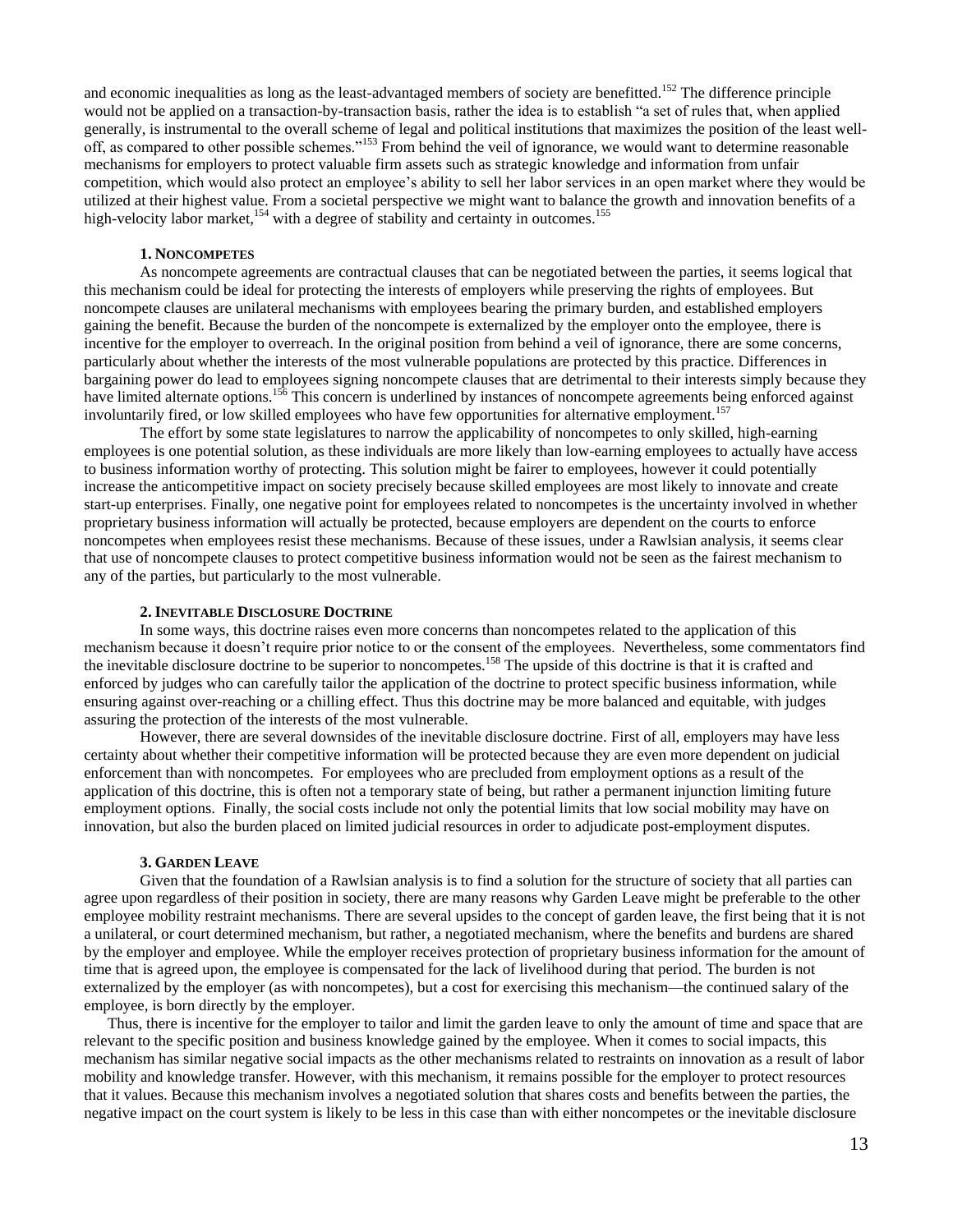doctrine. For these reasons, while there are still weaknesses, a Rawlsian analysis of employment mobility mechanisms is likely to favor garden leave over other options.

## **V. RECOMMENDATIONS FOR POLICY MAKERS**

Thus far we have reviewed three mechanisms for restraining employee mobility and protecting employer proprietary information and scrutinized each using various business ethics frameworks. First, we examined these mechanisms from a Lockean property rights-based view, which emphasizes the employer's right to protect their business assets, and the employee's right of control over her labor. Second, we applied a utilitarian account of the costs and benefits to employers, employees, and society of such mechanisms. Finally, we applied a Rawlsian perspective analyzing the equality and fairness of each mechanism, with an eye on reducing the negative impact on the most vulnerable.

Our analysis shows that each mechanism is problematic in its own way. Accordingly, a court or state legislature wishing to further any of the ideals (achieving fairness, maximizing social benefits, or protecting property rights) needs to recognize the shortcomings of each. In this section, we offer recommendations to policy makers to overcome some of the shortcomings inherent to the problems of employee mobility restraints, while still seeking protections for proprietary business information. In general, we suggest that it would be most desirable for all persons concerned (except perhaps litigators who specialize in employment termination lawsuits), if the preferred mechanism protecting business proprietary information would prioritize open communication, mutual understanding, and negotiation between employers and employees rather than unilateral or judicially imposed obligations.

First off, the noncompete mechanism seems to inadequately protect individual's rights. This is because of the bargaining asymmetries inherent in the inception of the agreement between the employer and the employee at the time that the contract is formed. Noncompete enforcement is also subject to abuse by employers. For instance, the more powerful employer can use the mere threat of litigation over a noncompete to chill the employee's desire to move to a competitor or start a competing enterprise.<sup>159</sup> Post-employment enforcement also leads to the employee not being able to work in their preferred position, but she is bound by this restriction without additional compensation. Essentially, the employer has little cost incentive to not overreach and try to enforce the greatest restriction on mobility possible at the expense of the employee's property rights.

There are certain things that can be changed about the noncompete mechanism that might improve these issues and better achieve the ethical ideals. For example, limitations placed on whoever is subject to noncompete might help address property rights concerns. In addition, specific rules limiting the types of business information that may be covered by a noncompete may better ensure that the benefits employers gain by enforcement of noncompetes outweighs the social costs of constrained competition. Finally, the process of how noncompetes are established may be reformed to better achieve fair and equitable outcomes.

First, all states permitting noncompetes should limit their applicability solely to employees who are most likely to have possession of proprietary business information that is sufficiently valuable to require protection. For instance, proposed legislation in Massachusetts and Illinois seek to limit the type of employee covered by a noncompete to highly-compensated and business-crucial employees. In addition, Colorado has had a noncompete statute endorsing a policy of limiting noncompete enforcement to "Executive and management personnel and officers and employees who constitute professional staff to executive and management personnel" for over three decades.<sup>160</sup> For other jurisdictions interested in isolating the coverage of noncompetes to employees whose mobility to a competitor may be cause for legitimate concern, this coverage could be determined, for example, by setting a limitation by virtue of the employee's rank, salary, or expertise. Along this line of thinking, the type of business information that is protected by noncompetes should be limited to truly proprietary information that is strategically relevant to the firm's competitive competency.

Finally, in terms of the process of entering into a noncompete agreement, in order to ensure that there is no question that employees fully consent to a noncompete clause, the employer should disclose the terms that will be required of the employee at the outset, when the parties are negotiating all the relevant aspects of the job or of a promotion, such as salary and duties. Arnow-Richman suggests that this could be accomplished if courts simply refused jurisdiction over noncompete agreements that were not signed as part of the primary negotiation for the job.<sup>161</sup> While the noncompete can be an important mechanism to protect business proprietary information, there would be a lot less litigation over these agreements if they were limited in these ways.

The doctrine of inevitable disclosure is perhaps even more antithetical to an employee-rights or fairness based ethical perspective. Specifically, the doctrine restricts the post-employment mobility of the employee as does the noncompete, but it does so without clearly defined temporal parameters because the theory is that the trade secret in the employee's possession always has the potential to leak out if the employee works for a competitor. The doctrine can arise in the absence of a noncompete or any other contractual agreement, and, thus, on its own an imposition of an inevitable disclosure-based injunction prohibits an employee's mobility without even requiring the employee's consent to this outcome, nor requiring the employer to negotiate or pay for the restriction. This means that the employee cannot work for a competitor – perhaps indefinitely – and never accepted the restriction, nor is she compensated for this severe restriction on her mobility.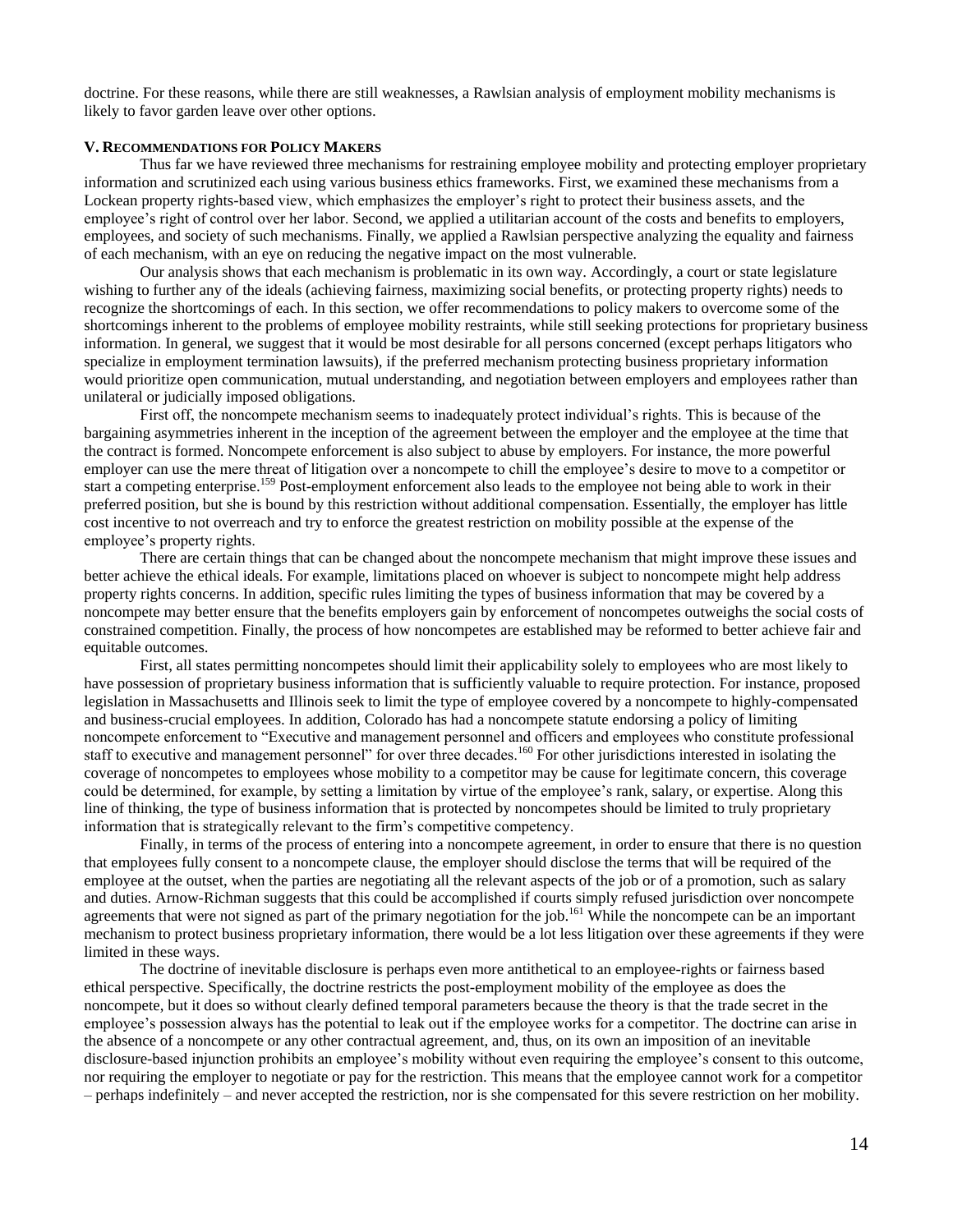With this in mind, the ethical implications for the violation of an employee's rights seems clear: the property rights of the employee in deciding how to sell her labor are violated, and they are violated without compensation. In this instance, the balance clearly shifts to the employer at the expense of the employee's property rights. The doctrine of inevitable disclosure is also antithetical to the idea of maximizing the social benefit of any mechanism. In terms of the potential benefits to society, this mechanism does not reward businesses acting with foresight in protecting business secrets, and who seek common ground with employees. Rather it rewards benefits to firms who have no other way to protect valuable trade secrets. In terms of costs to society, the fact that this doctrine is solely judicially enforced means that if it became a universal practice, significant judicial resources could be tied up in this mechanism (making employment litigators the most satisfied beneficiaries).

In terms of recommendations to improve this mechanism for restraining employee mobility in a manner better achieving ethical ideals, it would seem that the doctrine of inevitable disclosure would be best changed by limiting how it could be applied. Again, specifically, limiting who could be subject to the inevitable disclosure doctrine to better protect property rights; specifying what subject matter this mechanism can cover, to maximize benefits while minimizing social costs; and ensuring greater fairness and equity in the judicial process of imposing this mechanism. As with noncompetes, only high-level employees who are proven to have possession of high-level proprietary business information should be subject to such injunctions. Further, the employer should have to establish that the information actually possessed by the employee is sufficiently valuable to require protection, in other words, it should only be truly proprietary information that is strategically relevant to the firm's competitive competency.

 Finally, in terms of process, before a judge can impose an injunction, there should be some evidentiary requirement that establishes that the employer has already met a very high standard for enacting measures to protect its business proprietary information. Such measures could include things like regularly requiring employees to sign confidentiality agreements; seeking and defending legal intellectual property protection for any business information, processes and knowledge that are subject to Federal patent, trademark, copyright and trade secret rules; and limiting which employees have access to full knowledge about proprietary key business processes, secret recipes, and client lists. In order to conserve rare judicial resources, the burden of proof to obtain an injunction based on the doctrine of inevitable disclosure must be sufficiently high to establish that all other mechanisms to protect business information have been attempted and this is really the last resort.

Of the three mechanisms, the case of garden leave seems to be on better ethical grounds in terms of the fairness and equity provided to the departing employee. With garden leave the employer internalizes the cost of enforcing a restriction on employee mobility. Thus, the potentially power-abusing party (the employer) will only restrict behavior that it thinks is truly worth purchasing and has an incentive to limit the period of mobility prohibition. When the employer willingly, if begrudgingly, bears those costs and does so after the employee leaves, it becomes clearer that removing the employee from the labor market has tangible costs. With garden leave the employer will more likely accurately value the true costs of restricting mobility and have an economic incentive to refrain from overreaching or any vindictive behavior. As compared to the bluntness of a noncompete for restricting unfair competition, garden leave may actually sharpen the issues related to competitiveness and specific employees' financial value to a firm.

Thus, with garden leave there is an ethically sound balance being struck between the individual rights of the employee to restrict the sale of her labor and the employer's protectable interest in curtailing unfair competition. The Lockean concern about abuse of the employee's property rights is alleviated because the garden leave situation creates a market for the employee's services, values them accordingly, and compensates the employee. Like the noncompete negotiation, but now with a market valuation component, the employee retains some power to sell her labor (i.e., choose to not work for a competitor), but does so on more balanced terms. Moreover, the incentives align for the employer to not overreach because it is forced to pay for any immobility it "purchases" during the garden leave period. For these reasons, the concerns about which employees, and to what information the garden leave applies appear to become less dire. In terms of procedural fairness, just as with noncompetes, in order to ensure that there is no question that employees fully consent to a garden leave clause, the employer should disclose the terms that will be required of the employee at the outset, when the parties are negotiating all the relevant aspects of the job, (or of a promotion) such as salary and duties. In addition, if the garden leave clause included a mediation requirement in the event of disagreement in application of the mechanism, this could ensure that open communication, mutual understanding, and negotiation between employers and employee would be prioritized over unilateral or judicially imposed obligations.

## **VI. CONCLUSION**

Legislatures and judges have sought to find the socially optimal balance of the tensions between the desire for freedom of employee mobility and the need to protect business information that creates competitive advantage. Nationwide, legal decisions run the gamut with a wide variety of outcomes in terms of regulations and rulings permitting or prohibiting employee mobility restraint mechanisms such as those considered herein; noncompetes, the doctrine of inevitable disclosure and garden leave. While these legal opinions or legislative developments may refer generally to concepts such as property rights, utilitarian analyses and fairness, it is hoped that this review of the ethical and philosophical bases for these concepts might provide a much-needed context to support the decision-making of policy-makers.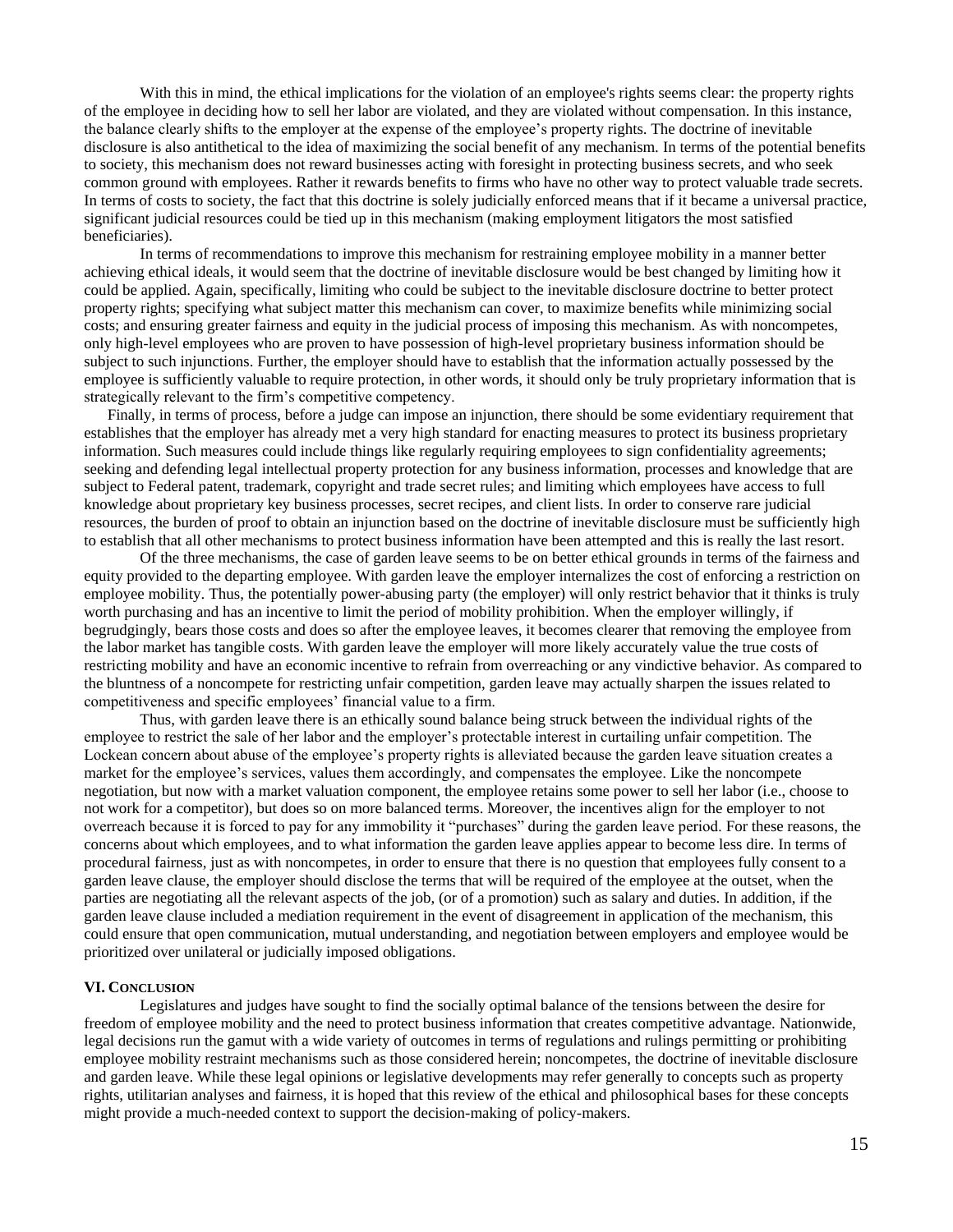Moreover, this analysis helps to address a gap in the literature on the evaluation of ethical issues related to employee mobility restraints. The discussion above may inform the debate on the appropriateness and the legitimate scope of these measures. This analysis may also support future researchers not only in their work in these specific legal mechanisms but perhaps more broadly in determining fairness, balancing costs and benefits, and evaluating property rights in the context of a knowledge-based economy.

# **Footnotes**

2 JOHN LOCKE, SECOND TREATISE ON GOVERNMENT*,* §26 (1967).

4 *See* Michael J. Garrison & John T. Wendt, *The Evolving Law of Employee Noncompete Agreements: Recent Trends and an Alternative Policy Approach*, 45 AM. BUS. L.J. 107, 164 (2008) (finding that "recent developments signal a shift to a strict approach to [evaluating] restrictive covenants founded on a dominant policy concern for protection of employee mobility"). <sup>5</sup> Hugh Son, *BofA Forces "Garden Leave" on Brokers After Defection*, BLOOMBERG BUSINESSWEEK, (Feb. 18, 2011) *available at* http://www.businessweek.com/news/2011-02-18/bofa-forces-garden-leave-on-brokers-after-defection.html (last

viewed June 1, 2011).

 $\overline{a}$ 

7 *Id*.

8 *Id*.

9 *See* Catherine Rampell, *Many With New College Degree Find the Job Market Humbling*, N.Y.TIMES (May 18, 2011) (discussing the current difficult job market for college graduates and the importance of moving into a better job, including quoting an economist who observed that "If you don't move within five years of graduating, for some reason you get stuck where you are. That's just an empirical finding".

<sup>10</sup> *See. e.g.*, Kate O'Neill, *Should I Stay or Should I Go? – Covenants Not to Compete in a Down Economy – A Proposal for Better Advocacy and Better Judicial Opinions*, 6 HASTINGS BUS. L. J. 83, 84 (2010).

<sup>11</sup> Katherine V.W. Stone, *The New Psychological Contract: Implications for the Changing Workplace for Labor and Employment Law*, 48 UCLA L. REV. 519 (2001).

<sup>12</sup> Kenneth G. Dau-Schmidt, *Employment in the New Age of Trade and Technology: Implications for Labor and Employment Law*, 76 IND. L.J. 1, 1 (2001).

<sup>13</sup> Kenneth G. Dau-Schmidt & Timothy A. Haley, *Governance of the Workplace: The Contemporary Regime of Individual Contract*, 28 COMP. LABOR LAW & POL'Y J. 313, 313-14 (2003)*.*

<sup>14</sup> Terry M. Dworkin & Elletta S. Callahan, *Buying Silence*, 36 AM. BUS. L.J. 151, 169-71 (1998).

<sup>15</sup> Joan T.A. Gabel & Nancy R. Mansfield, *The Information Revolution and its Impact on the Employment Relationship: An Analysis of the Cyberspace Workplace*, 40 AM. BUS. L.J. 301, 323 (2003) (providing a detailed view of the legal implications for employment relationships in a technology-driven work environment).

<sup>16</sup> Garrison & Wendt, *supra* note 4.

<sup>17</sup> *See, e.g*. Stone, *The New Psychological Contract, supra* note 11.

<sup>18</sup> ALAN HYDE, WORKING IN SILICON VALLEY: ECONOMIC AND LEGAL ANALYSIS OF A HIGH-VELOCITY LABOR MARKET (2003).

<sup>19</sup> Alan Hyde, *Should Noncompetes Be Enforced?: New Empirical Evidence Reveals the Economic Harm of Non-compete Covenants,* 33 REGULATION 6 (Winter 2010-2011) http://www.cato.org/pubs/regulation/regv33n4/regv33n4-2.pdf (last visited June 1, 2011) (adapted from a chapter in MICHAEL WACHTER & CYNTHIA ESTLUND, eds., RESEARCH HANDBOOK ON THE LAW AND ECONOMICS OF LABOR AND EMPLOYMENT LAW (forthcoming, Edward Elgar, 2011).

<sup>20</sup> *See, e.g.*, Matthew W. Finkin, *Second Thoughts on a Restatement of Employment Law*, 7 U. PA. J. LAB. & EMP. L. 279 (2005). *See also* Rachel Arnow-Richman, *Response to the Working Group on Chapter 2 of the Proposed Restatement of Employment Law: Putting the Restatement in its Place, 13 J. EMP. RTS. & EMP. POL'Y J. 143 (2009) ("What we have seen is a* widely documented trend toward short term employment, the rise of contingent labor, the rollback of employer sponsored health plans and benefits, a reversion to external labor market practices, and, more recently, the most significant economic downturn since the Great Depression"). *Id.* at 146 (citation omitted).

<sup>21</sup> *See* Wexler, *infra* note 76.

<sup>22</sup> *Id. See also* the cost-benefit analysis discussion, *supra* Part VI.A.

<sup>23</sup> *See* Stone, *The New Psychological Contract*, s*upra* note 11.

<sup>&</sup>lt;sup>+</sup> Copyright 2011, the Authors. All rights reserved.<br><sup>1</sup> Charlotte Bash, *Rivals Likely to Beach for Google* 

<sup>1</sup> Charlotte Raab, *Rivals Likely to Reach for Google's "Wallet"*, AGENCE FRANCE-PRESSE (May 29, 2011) *available at* http://news.yahoo.com/s/afp/20110530/tc\_afp/usitinternettelecomfinancegoogleebay (last viewed June 1, 2011) (quoting a Google spokesman commenting on a trade secret misappropriation lawsuit brought by eBay).

<sup>3</sup> *See, e.g*., Sharon F. Matusik & Charles W.L. Hill, *The Utilization of Contingent Work, Knowledge Creation, And Competitive Advantage*, 23 ACAD. OF MGMT. REV. 680 (1998).

<sup>6</sup> *Id*.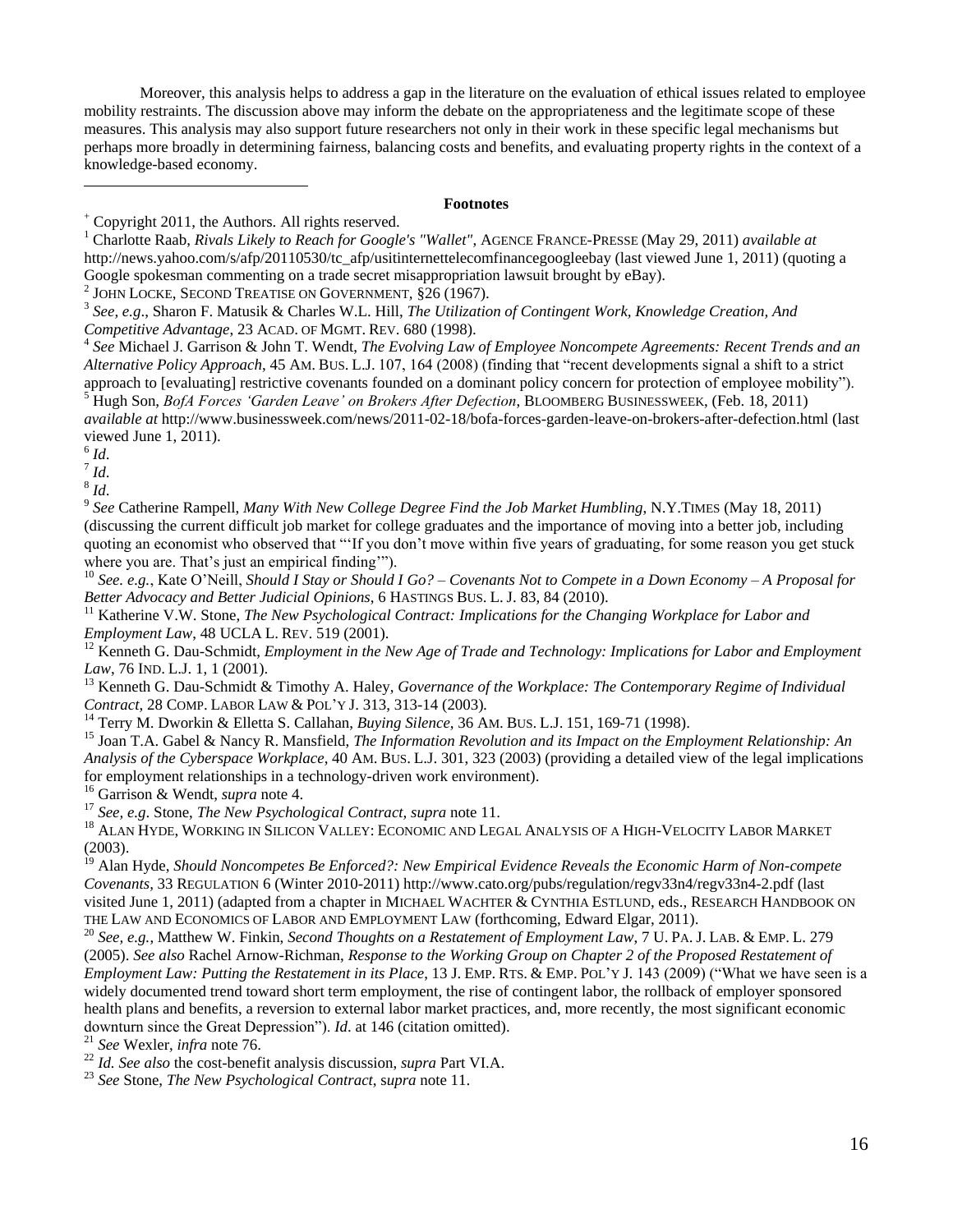<sup>32</sup> For a detailed description of the allegations, see PayPal, Inc. v. Google, Inc., Complaint, *available at* http://www.ebayinc.com/assets/pdf/fact\_sheet/2011\_PayPal\_DOC.pdf (last viewed June 1, 2011).

<sup>27</sup> Roger Cheng, *Google Unveils Its Digital-Walled Plan,* WALL ST. J. B3 (May 27, 2011).

GLOBALIZATION ON THE UNITED STATES (London, Praeger Pub. 2008).

<sup>33</sup> For a leading description of sustainable competitive advantage in the management literature, see Jay Barney, *Firm Resources and Sustained Competitive Advantage*, 17 J. MGMT. 99 (1991) (widely cited as the seminal work on the resourcebased theory).

<sup>24</sup> *Id*. *See also* Katherine V.W. Stone, *In the Shadow of Globalization: Changing Firm-level and Shifting Employment risks in the United States*, 24-45, *in* MICHELLE BERTHO, BEVERLY CRAWFORD. & EDWARD A FOGARTY (eds.), THE IMPACT OF

<sup>25</sup> Rusty Tchernis, *Measuring Human Capital and its Effects on Wage Growth*, 24 J. OF ECON. SURVEYS 362 , 378 (2010). <sup>26</sup> Mark J. Garmaise, *Ties that Truly Bind: Non-competition Agreements, Executive Compensation and Firm Investment*, J. LAW, ECON. & ORG. (2009) http://jleo.oxfordjournals.org/content/early/2009/11/03/jleo.ewp033.full.pdf+html (last visited

 $34$  A classic case embodying the rule against granting the equitable relief of specific performance for personal service contracts, but allowing an injunction against working for another employer in breach of an employment contract is *Madison Square Garden Corp. v. Carnera*, 52 F.2d 47 (2d Cir. 1931) (boxing promoter granted an injunction against a boxer whose intent to box for another employer violated an exclusive services contract).

<sup>35</sup> For a general discussion of the employee duty of loyalty, see Benjamin Aaron & Matthew Finkin, *The Law of Employee Loyalty in the United States*, 20 COMP. LAB. L. & POL'Y 321 (1999). For a discussion of the duty of loyalty in a new employment context and the employees relationship to the corporation and society, see Orly Lobel, *Citizenship, Organizational Citizenship, and the Laws of Overlapping Obligations* 97 CALIF. L. REV. 433 (2009). In addition, nonemployee stakeholders such as members of a corporation's board of directors will also have a duty of loyalty to the entity. *See, e.g.*, Dana M. Muir & Cindy A Schipani, *The Challenge of Company Stock Transactions for Directors" Duties of Loyalty*, 43 HARV. J. ON LEGIS. 437 (2006).

<sup>36</sup> For a discussion of the separation of knowledge ownership rights between employers and employees, see generally Norman D. Bishara & David Orozco, *Using the Resource-Based Theory to Determine Covenant not to Compete Legitimacy*, 87 IND. L.J. \_\_ (forthcoming 2012).

 $37$  For instance, when describing the attributes of knowledge in the a study of geographic mobility of engineers, two scholars observed that, "Since ideas serve both as the inputs and outputs in their own production, their location need be constrained neither by the happenstance of the spatial distribution of raw materials, energy, and labor, nor by that of demand and markets.'

Paul Almeida & Bruce Kogut, *Localization of Knowledge and the Mobility of Engineers in Regional Networks*, 45 MANAGEMENT SCIENCE 905, 905 (1999).

<sup>38</sup> *See* Kristen Osenga, *Information may Want to be Free, but Information Products do not: Protecting and Facilitation Transactions in Information Products*, 30 CARDOZO L. REV. 2099, 2117 (2009) (citing contract law as "an appealing alternative to traditional intellectual property protection" and adding that "[b]usinesses are comfortable and familiar with contracts, probably even more so than intellectual property").

<sup>39</sup> *See, e.g.*, Larry A. DiMatteo, *Strategic Contracting: Contract Law as a Source of Competitive Advantage*, 47 AM. BUS. L.J. 724, 765 (2010).

<sup>40</sup> *See* Dworkin & Callahan, *supra* note 14, at 169-71.

 $\overline{a}$ 

June 1, 2011).

 $^{28}$  *Id.* 

<sup>30</sup> *Id*. <sup>31</sup> *Id*.

<sup>41</sup> *Id.* at 156-57 (Professors Dworkin and Callahan add that, "[c]oncerns regarding restraint of trade [as with covenants not to compete] are much less directly implicated in this context; restrictions on access to information, rather than employee movement, are involved".

 $42$  While quantifying the number of noncompetes in use or the trend in noncompete usage or disputes over time is difficult since most are not publically reported, scholars agree that noncompetes are increasingly being used where there are enforceable. *See, e.g.*, Gillian Lester, *Restrictive Covenants, Employee Training, and the Limits of Transaction-Cost Analysis*, 76 IND. L.J. 49, 49 (2001) (stating that noncompetes "are an increasingly common feature of employment").

<sup>43</sup> In this paper the noncompete-focused discussion will concentrate on post-employment restrictions on worker mobility, as opposed to the issues related to the sale of the goodwill of a business and restrictions on the competition of former owners. <sup>44</sup> *See* Dworkin & Callahan, *supra* note 14, at 169-170.

<sup>45</sup> BDO Seidman v. Hirshberg, 93 N.Y.2d 382, 389 (1999), *citing* Reed, Roberts. v. Strauman, 40 N.Y.2d 303, 308 (1976).

<sup>29</sup> Ian Sherr & Andrew Morse, *Ebay Sues Google Over Mobile-Payments System*, WALL ST. J. B3 (May 27, 2011).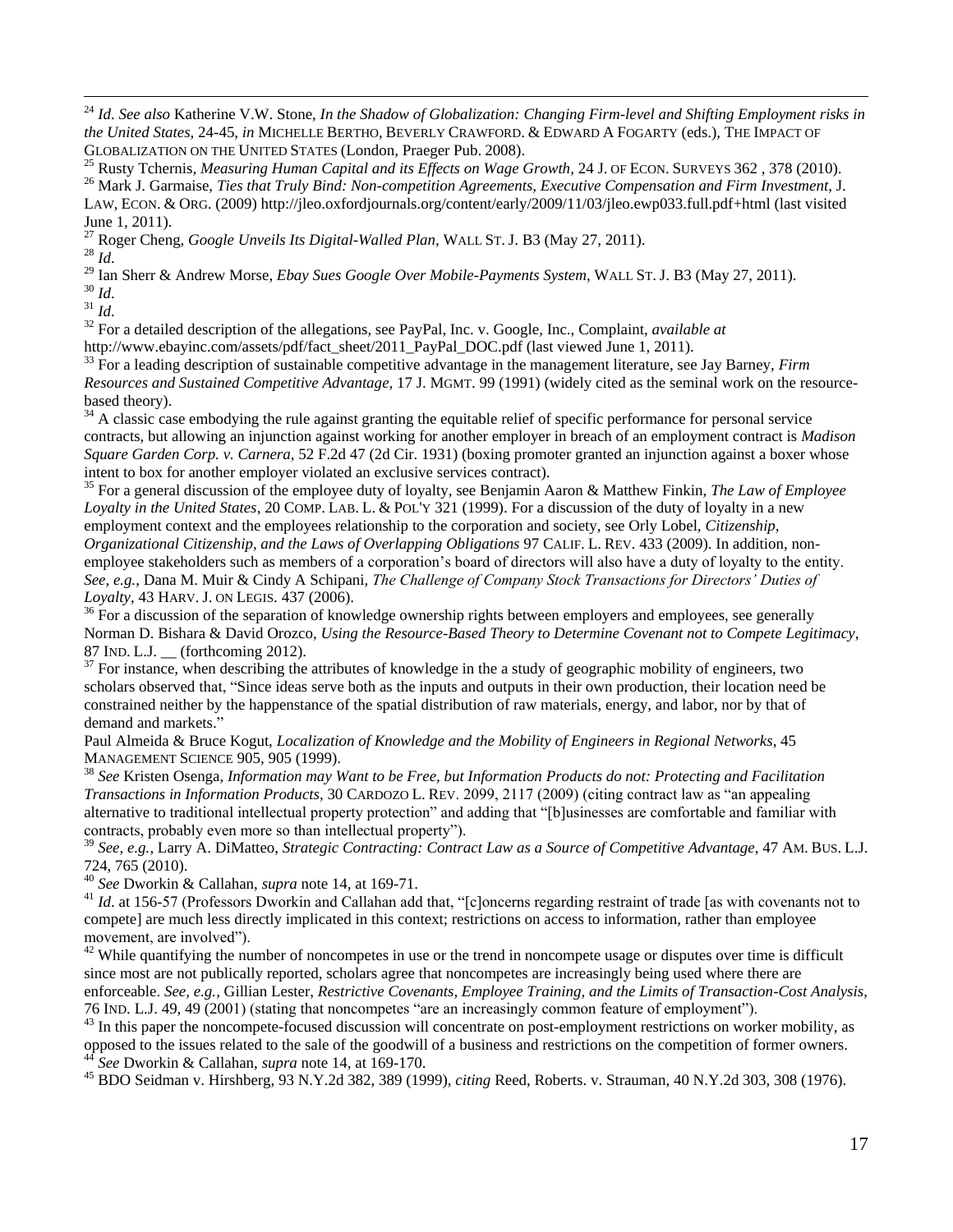<sup>46</sup> Karpinski v. Ingrasci, 28 N.Y.2d 45 (1971) (oral surgeon skills in a rural upstate New York community were not sufficiently unique and valuable to justify a refusal to enforce the contractual protection of employer); *see also* BDO Seidman v. Hirshberg, *supra* note 45 (accountant's services and skills not sufficiently extraordinary).

<sup>47</sup> For instance, some noncompete cases highlight that even low-skilled employees may be subject to noncompete enforcement actions. *See, e.g.*, Borg-Warner Protective Servs., Corp., v. Guardsmark, Inc., 946 F. Supp. 495, 500 (E.D. Ky. 1996) (the court allowed noncompete enforcement against retail store security guards due to employer investment in the employees' training).

<sup>48</sup> BDO Seidman, *supra* note 45, at 88-89.

<sup>49</sup> *Id*. The court went on to write that the, "standard of reasonableness in determining the validity of employee agreements not to compete. ‗In this context a restrictive covenant will only be subject to specific enforcement to the extent that it is reasonable in time and area, necessary to protect the employer's legitimate interests, not harmful to the general public and not unreasonably burdensome to the employee'" (citing Reed, Roberts v Strauman, 40 N.Y.2d 303, 307 (1976)). *Id.* at 389.

<sup>50</sup> *See generally* BRIAN MALSBERGER, ed., COVENANTS NOT TO COMPETE, A STATE-BY-STATE SURVEY (2009; and supp.). <sup>51</sup> *See* Norman D. Bishara, *Fifty Ways to Leave Your Employer: Relative Enforcement of Covenant Not to Compete Agreements, Trends, and Implications for Employee Mobility Policy*, 13 U. PENN. J. BUS. L. 753 (2011).

 $52^{\circ}$  The two states with near complete bans on covenants not to compete are North Dakota and California, although they permit restrictions on post-employment competition related to an owner's sale of a business. *See* Norman D. Bishara, *Balancing Innovation from Employee Mobility with Legal Protection for Human Capital Investment: 50 States, Public Policy, and Covenants Not to Compete in an Information Economy*, 27 BERKELEY J. EMP. & LAB. L. 287 (2006) at 294 (fn. 19).

<sup>53</sup> A recent California Supreme Court case on noncompetes addressing the public policy implications of the state's statutory ban on noncompetes is Edwards v. Arthur Andersen, LLP, 44 Cal.  $4^{th}$  937, 949-50 (2008) (reiterating California's strong public policy against enforcing contractual restraints on employment and rejecting calls for a "narrow restraint" exception). <sup>54</sup> *See* Gabel & Mansfield, *supra* note 15, at 321-22.

<sup>55</sup> *See, e.g*., Johnson Controls, Inc. v. APT Critical Systems Inc., 323 F.Supp.2d 525 (S.D.N.Y. 2004). In *Johnson Controls*, the court commented that, "New York courts have endeavored to balance public policy concerns relating to the benefits of competition and the unfettered flow of talent and ideas in our economy with employers' legitimate right to protect the fruits of their labor [citation omitted], the idea being that the proper balancing of these factors will produce the most wealth and innovation...for society. "

*Id.* at 533-34.

 $\overline{a}$ 

<sup>56</sup> As of 2010, seventeen states have enacted some form of legislation addressing the enforceability of covenants-not-tocompete. *See* Bishara, *Fifty Ways to Leave Your Employer*, *supra* note 51. These states are: Alabama, California, Colorado, Florida, Georgia, Hawaii, Louisiana, Missouri, Montana, Nevada, North Carolina, North Dakota, Oklahoma, Oregon, South Dakota, Texas, and Wisconsin. Other states, such as Tennessee and West Virginia have basic antitrust statutes that are invoked when noncompetes are evaluated. *See* TENN CODE ANN. §§ 47-25-101, 47-18-104 (2011) (disfavors any contract attempting to lessen competition) and W. VA. CODE  $\S$  47-18-3(a) (the state's antitrust statute), respectively.

<sup>57</sup> *See* Will Browsberger, *Reform Noncompete Contracts – News*, http://willbrownsberger.com/index.php/end-noncompetecontracts (last visited June 1, 2011) (Massachusetts State Representative Brownsberger's website detailing plans to resubmit his co-sponsored noncompete reform legislation to the Massachusetts legislature).

<sup>58</sup> *See* Winston & Strawn, *HB 0016 Introduced to Create an "Illinois Covenants Not To Compete Act*', (Jan. 2011) http://www.winston.com/siteFiles/Publications/Updated\_HB0016\_Briefing.pdf (last visited June 1, 2011). Like Massachusetts proposed legislation, Illinois version of noncompete reform seeks to formalize the bounds of the traditional reasonableness test by requiring the contract to be "narrowly tailored to support the protection of a legitimate business interest" and apply it to specific levels of employees. The proposal also provides for rebuttable presumptions of legitimacy, including, "if (i) the covenant's duration exceeds one year; (ii) the covenant's geographic area extends beyond any region in which the key employee provides employment services during the one year preceding termination of the employment relationship; or (iii) the type of services covered by the covenant extends beyond the nature of the work performed by the key employee. (emphasis added). *Id*.

<sup>59</sup> CAL. BUS, & PROF. CODE § 16600 (2010).

<sup>60</sup> TEX. BUS. & COM. CODE § 15.50 (2010)

<sup>61</sup> The Colorado statute, COLO.REV.STAT. **§** 8-2-113 (2010), bans noncompetes, however, it several exceptions , including the following related to sale of a business, employee training, and executive and management-level employees and their related professional staff. Specifically, section (2)(d) states an exception for, "Executive and management personnel and officers and employees who constitute professional staff to executive and management personnel." *Id*.

<sup>62</sup> *See, e.g.*, Bruce Fallick, Charles A. Fleischman & James B. Rebitzer, *Job Hopping in Silicon Valley: Some Evidence Concerning the Micro-Foundations of a High Technology Cluster*, 88 REV. ECON. & STAT. 472 (2006) (measuring higher rates of employee mobility in Silicon Valley, California's high-tech sector as compared to other California industries or in a sample of states with noncompetes enforcement); Matt Marx, Deborah Strumsky & Lee Fleming, *Mobility, Skills, and the*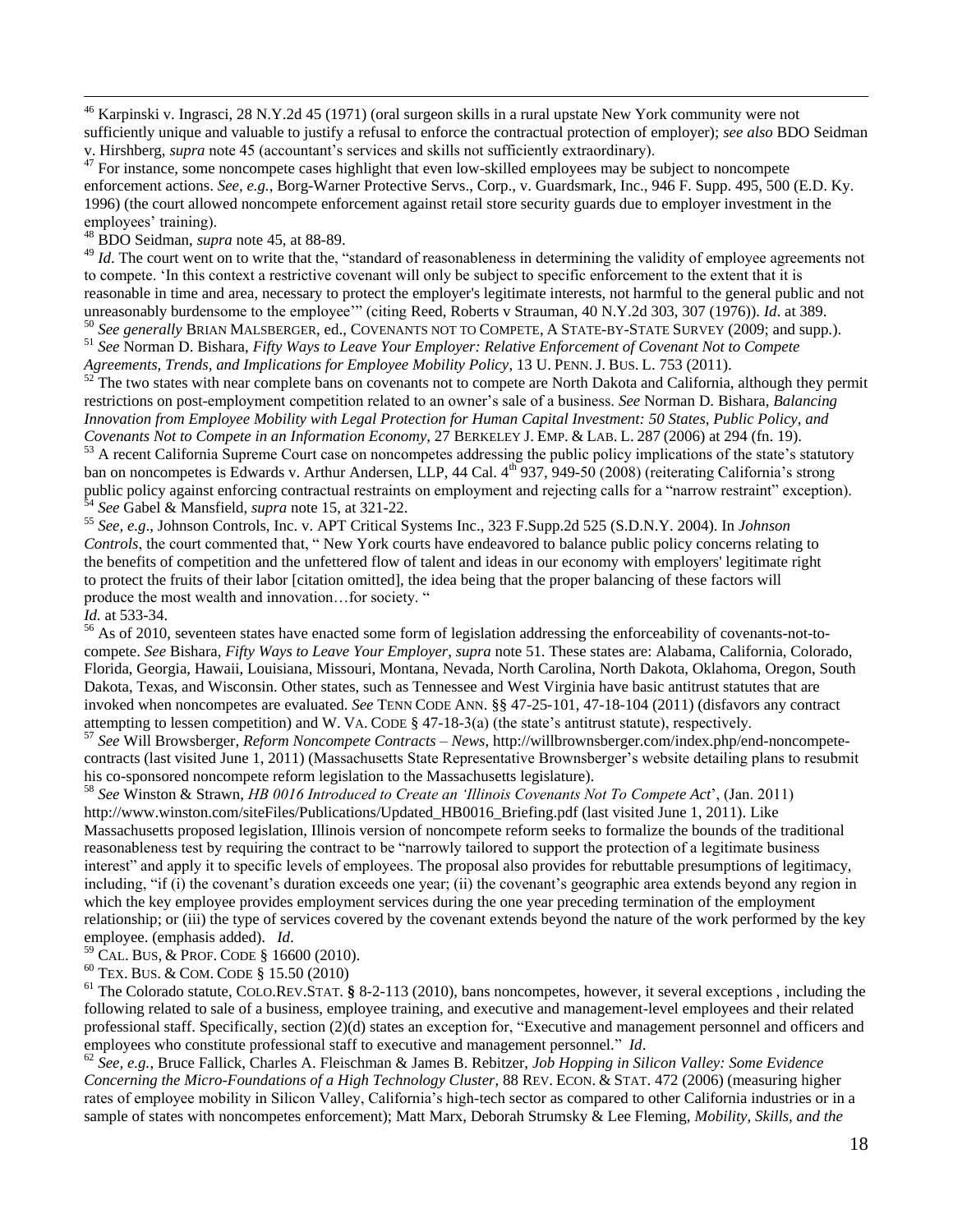*Michigan Non-Compete Experiment,* 55 MGMT. SCI. 875 (2009) (using a natural experiment created by a change in noncompete enforcement law to find lower rates of mobility under a policy of noncompete enforcement); Toby E. Stuart & Olav Sorenson, *Liquidity Events and the Distribution of Entrepreneurial Activity*, 48 ADMIN. SCI. Q. 175 (2003) (studying the tendency of employees to become entrepreneurs after their employer-firm undergoes a dramatic change using noncompetes as one variable); and Garmaise, *supra* note 26 (finding that jurisdictions that enforce noncompetes will create a environment that creates lower wages and less investment from employers in their employees).

<sup>63</sup> For discussion of the implications for other employees, see *supra* note Part IV.A.I.and accompanying footnotes.

<sup>64</sup> Some states do not require additional consideration when a noncompete is signed after a employment has begun under a theory that continued employment or some additional terms of conditions of employment, such as a promise to modify an at will employment assumption, is sufficient. *See, e.g.*, Lake Land Employment Group of Akron, LLC v. Columber, 101 Ohio St. 3d 242 (2004) (Ohio Supreme Court resolved a split in the state appellate courts that an employee continuing with at-will employment relationship is sufficient consideration to support assent to a noncompete); and Runfola & Assoc., 57 Ohio St. 2d 5 (1991) (a noncompete signed upon employer's promise to formerly at-will employee to discharge the employee only for specified causes is sufficient consideration). However, other states may require independent new consideration to support a noncompete for continuing at-will employees, but not for employees whom are terminable for good cause where mere continued employment is a sufficient consideration. *See, e.g.*, Stone v. Griffin Com. 53 S.W.3d 687 (Tex. Ct. App. 2001). <sup>65</sup> *See, e.g.*, Reed, Roberts v. Strauman, *supra* note 45, at 307.

<sup>66</sup> Ashland Mgmt. Inc. v. Altair Invs., 59 A.D.3d 97, 103-04 (N.Y. App. Div. 2008).

<sup>67</sup> *See, e.g.*, Hyde, *Should Noncompetes Be Enforced? supra* note 19, at 8.

<sup>68</sup> The doctrine has also not seen much treatment in the academic literature. Following resurgence in the debate over inevitable disclosure and its wider application to address threatened trade secret misappropriation in the mid 1990s several student notes and comments addressed the topic. *See, e.g.* Brandy L. Treadway, *Comment: An Overview of Individual States' Application of Inevitable Disclosure: Concrete Doctrine or Equitable Tool?*, 55 SMU L. REV. 621 (2002); David Lincicum, *Note: Inevitable Conflict": California"s Policy of Worker Mobility and the Doctrine of "Inevitable Disclosure"*, 75 S. CAL. L. REV. 1257 (2002); and Jennifer L. Saulino, *Note: Locating Inevitable Disclosure's Place in Trade Secret Analysis*, 100 MICH. L. REV. 1184 (2002). While these articles are useful, a full scholarly treatment of the subject is seemingly only available from Garrison & Wendt, *supra* note 4, at 148-164.

<sup>69</sup> Some jurisdictions, for example, uphold the doctrine of inevitable disclosure. *See* Hyde, *Should Noncompetes Be Enforced, supra* note 19, at 9 (criticizing New Jersey for a lack of venture capital or a culture or infrastructure of start-ups and point out that the state "vigorously enforces noncompetes" and one of three that has supported an inevitable disclosure regime). <sup>70</sup> *Id*. at 9.

<sup>71</sup> PepsiCo v. Redmond, 54 F.33d 1262 (7th Cir. 1995). For a detailed description of the *PepsiCo* case and the development of inevitable disclosure and its implications, *see* Garrison & Wendt, *supra* note 4 at 148-164.

<sup>72</sup> Some sources state that only a few states have embraced inevitable disclosure. *See, e.g.,* Hyde, *Should Noncompetes Be Enforced?, supra* note 19, at 9 (harshly criticizing New Jersey for allowing inevitable disclosure arguments and stating that perhaps three states subscribe to the inevitable disclosure doctrine). *But see* Treadway, *supra* note 19 at 626-33.  $^{73}$  Bimbo Bakeries USA, Inc. v. Botticella, 613 F.3d 102 (3rd Cir. 2010).

<sup>74</sup> *Id*.

 $\overline{a}$ 

<sup>75</sup> *Id.* at 119

<sup>76</sup> *Id*. (citing Wexler v. Greenberg, 160 A.2d 430, 434-35 (Pa. 1960)).

<sup>77</sup> *See generally* Greg T. Lembrich, *Note, Garden Leave: A Possible Solution to the Uncertain Enforceability of Restrictive Employment Covenants*, 102 COLUM. L. REV. 2291 (2002).

 $78$  A search of all law journals for all available years in the LexisNexis database reveals only about 15 scholarly articles mentioning of garden leave in a substantive manner, and several of those concern the Australian or British legal systems. Most of these articles merely cite a 2002 student note by Greg Lembrich, *supra* note77.

<sup>79</sup> *See, e.g.*, Son, *supra* note 5. *See also* Joe Rauch, *BofA's U.S. Trust Adding "Garden Leave" for Some*, REUTERS (Feb 18, 2011) available at: http://www.reuters.com/article/2011/02/18/us-bankofamerica-ustrust-idUSTRE71H4OZ20110218 (last viewed June 1, 2010).

<sup>80</sup> *See, e.g.*, Thomas B. Lewis & Mark F. Kowal, *Garden Leave Provisions: A Growing Trend in Employment Agreements*, 204 N.J. L. J. 1, Employment & Immigration Law Supp. (Apr. 18, 2011) available at:

http://www.njlawblog.com/uploads/file/TBL%20MFK%20-%20NJLJ%20-%204\_18\_11.pdf (last viewed June 1, 2011); *see also* Christopher P. Stief, *What In-House Counsel Should Know About 'Garden Leave' Clauses*, CORPORATE COUNSEL (digital ed.) ("'garden leave' employment agreements start to bloom in the United States") (Oct. 22, 2008) available at: http://www.law.com/jsp/cc/PubArticleCC.jsp?id=1202425435456 (last viewed June 1, 2011).

<sup>81</sup> Cynthia L. Estlund, *Between Rights and Contract: Arbitration Agreements and Non-compete Covenants as a Hybrid form of Employment law*, 155 U. PENN. L. REV. 379, 425 (2006).

<sup>82</sup> Bob Hepple, *The Duty of Employee Loyalty in English Law*, 20 COMP. LAB. L. & POL'Y J. 205, 214 (1999).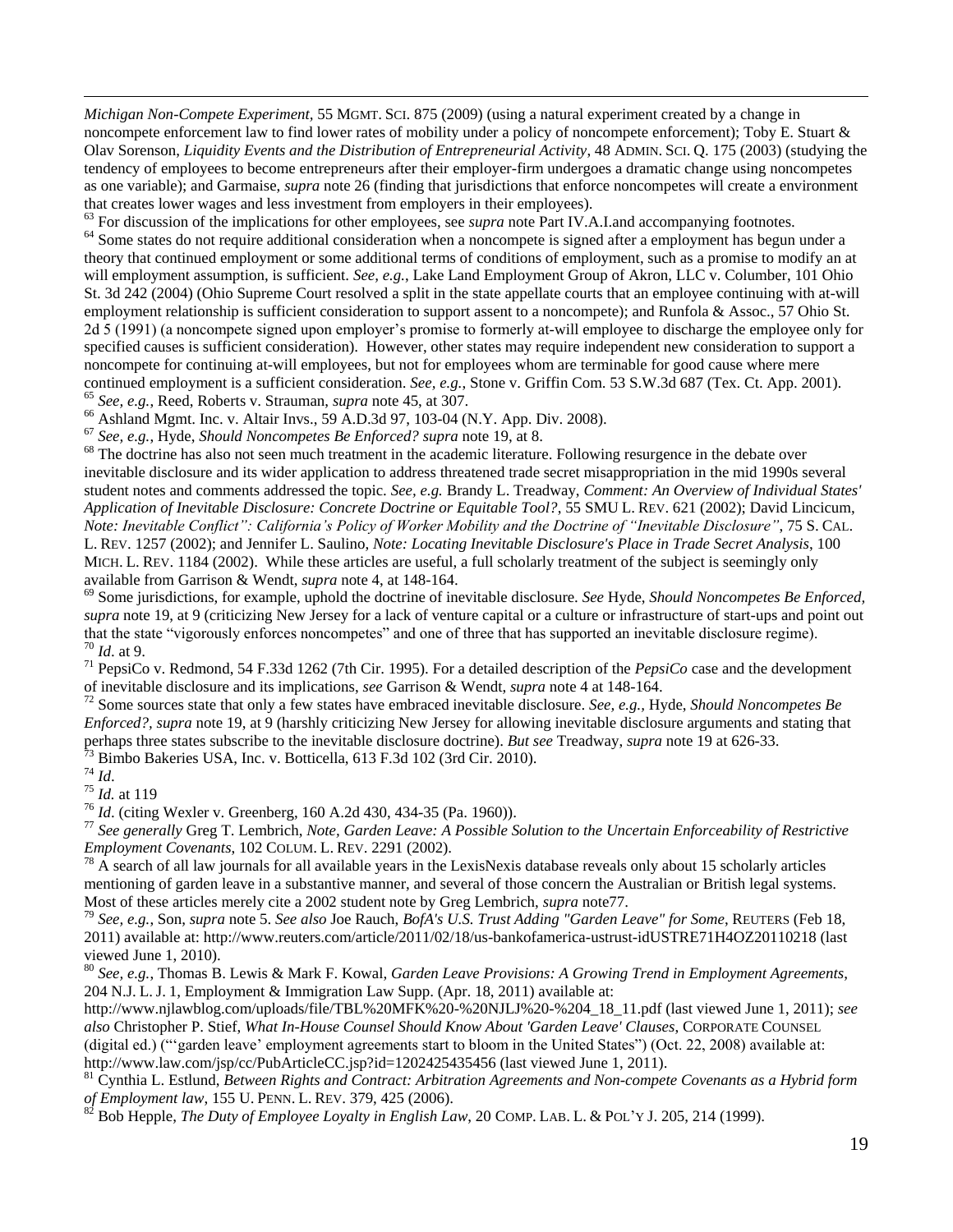$\overline{a}$ 

- <sup>89</sup> *Id.* at §85.
- <sup>90</sup> *Id.* at §28.

<sup>91</sup> *See* PATRICIA H. WERHANE, PERSONS, RIGHTS AND CORPORATIONS (Englewood Cliffs, NJ: Prentice-Hall 1985). *See also,* PATRICIA H. WERHANE, TARA J. RADIN, & NORMAN E. BOWIE, EMPLOYMENT AND EMPLOYEE RIGHTS (2004).

<sup>92</sup> See *supra,* explanation of covenants not to compete at Pat III, *supra*.

<sup>93</sup> *See generally* Rubin & Shedd, *supra*.

<sup>94</sup> *See* Bishara, *Balancing Innovation from Employee Mobility*, *supra* note 52.

<sup>95</sup> Michael Keeley, *Continuing the Social Contract Tradition*, 5 BUS. ETHICS Q 2*,* 241-256 (1995)

<sup>96</sup> See Arnow-Richman, *supra* note 20 ("Courts have generally rejected claims brought by employees fired for refusing to sign a noncompete"). *See, e.g.*, Maw v. Advanced Clinical Commc'ns. Inc., 846 A.2d 604, 611 (N.J. 2004) (termination for refusal to sign overbroad noncompete did not give rise to claim of wrongful discharge in violation of public policy). <sup>97</sup> RICHARD A. EPSTEIN, SIMPLE RULES FOR A COMPLEX WORLD (Cambridge, MA: Harvard University Press 1995).

<sup>98</sup> Mark Roehling & Wendy Boswell, *"Good Cause Beliefs" in an "At-Will World"? A Focused Investigation of Psychological Versus Legal Contracts*, 16 EMP. RESPS. & RTS. J. 4, 211 (2004).

<sup>99</sup> Arnow-Richman, *supra* note 20.

<sup>100</sup> Katherine V.W. Stone, *Knowledge at Work: Disputes Over the Ownership of Human Capital in the Changing Workplace*, 34 CONN. L. REV. 721, 721-763 (2001).

<sup>101</sup> *See, e.g.* Gerhard Blickle & Alexander Witki *New Psychological Contracts in the World of Work: Economic Citizens or Victims of the Market?* 3 SOC'Y & BUS. REV. 149 (2008); David Hart & Jeffrey Thompson, *Untangling Employee Loyalty: A Psychological Contract Perspective*, 17 BUS. ETHICS Q. 97- 317 (2007); and Pauline T. Kim, *A Study of Worker Perceptions of Legal Protection in an At-Will World*, 83 CORNELL L. REV. 105 (1997).

<sup>102</sup> Arnow-Richman, *supra* note 20.

<sup>103</sup> Viva Moffat, *The Wrong Tool for the Job: The IP Problem with NonCompetition Agreements*, 52 WM. & MARY L. REV. \_\_(forthcoming 2010).

 $\frac{104}{104}$  *Id.* at 93.

<sup>105</sup> Melvin Aron Eisenberg, *The Limits of Cognition and the Limits of Contract*, 47 STAN. L. REV. 211, 211-243 (1995).

<sup>106</sup> See O'Neill, *supra at 84* (arguing that courts should "minimize[e] the enforcement of covenants not to compete where the assenting employee lacks significant bargaining power while preserving employers' abilities to enforce these covenants against employees who enjoy such power" as a safeguard for vulnerable employees).

 $^{107}$  *Id.* 

<sup>108</sup> Bishara, *Balancing Innovation from Employee Mobility, supra* note 52.

<sup>109</sup> *See* Bishara, *Balancing Innovation from Employee Mobility, supra* note 52.

<sup>110</sup> *See* Part II.A., *supra*.

<sup>111</sup> *See* Hyde, *Should Noncompetes Be Enforced?, supra* note 19.

<sup>112</sup> *Id*. at 9.

<sup>113</sup> LOCKE, *supra* note 2, at § 27-34 (1967).

<sup>114</sup> *Id.* at §37 ( "whatsoever he tilled and reaped, laid up and made use of, before it spoiled, that was his peculiar right . . . . But if either the grass of his enclosure rotted on the ground, or the fruit of his planting perished without gathering, and laying up, this part of the earth, notwithstanding his enclosure, was still to be looked on as waste, and might be the possession of any other".)

<sup>115</sup> *Id*. at § 85.

<sup>116</sup> While property rights and freedom of contract are valued in Lockean analysis, Epstein suggests that a limited role of the state in ensuring these rights is preferable. *See* Richard A. Epstein, *Forbidden Grounds: The Case Against Employment Discrimination Laws* (1992); Richard A. Epstein, *Simple Rules For A Complex World* (1995). As Epstein notes, "[t]he unquestioned right to quit or to fire has powerful and desirable incentive effects. In particular, it serves as an effective check against the advantage-taking open to either side in a continuous relationship." EPSTEIN, *supra* note 97, at 159.

LOCKE, *supra* note 2 at § 6.

<sup>118</sup> EPSTEIN, *supra* note 97, at 159.

<sup>119</sup> James E. Macdonald & Caryn L. Beck-Dudley, *A Natural Law Defense To The Employment Law Question: A Response To Richard Epstein,* 38 AM. BUS. L.J. 363 at 410 (2001).

<sup>120</sup> JOHN STEWART MILL, UTILITARIANISM (New York: Bobbs-Merrill 1957).

<sup>83</sup> Lewis & Kowal, *supra* note 80, at 1.

<sup>84</sup> LOCKE, *supra* note 2, at §26.

<sup>85</sup> *Id*. at§ 6 (1967)

<sup>86</sup> *Id*. at §25.

<sup>87</sup> *Id.* at §22.

<sup>88</sup> *Id*. at §4.